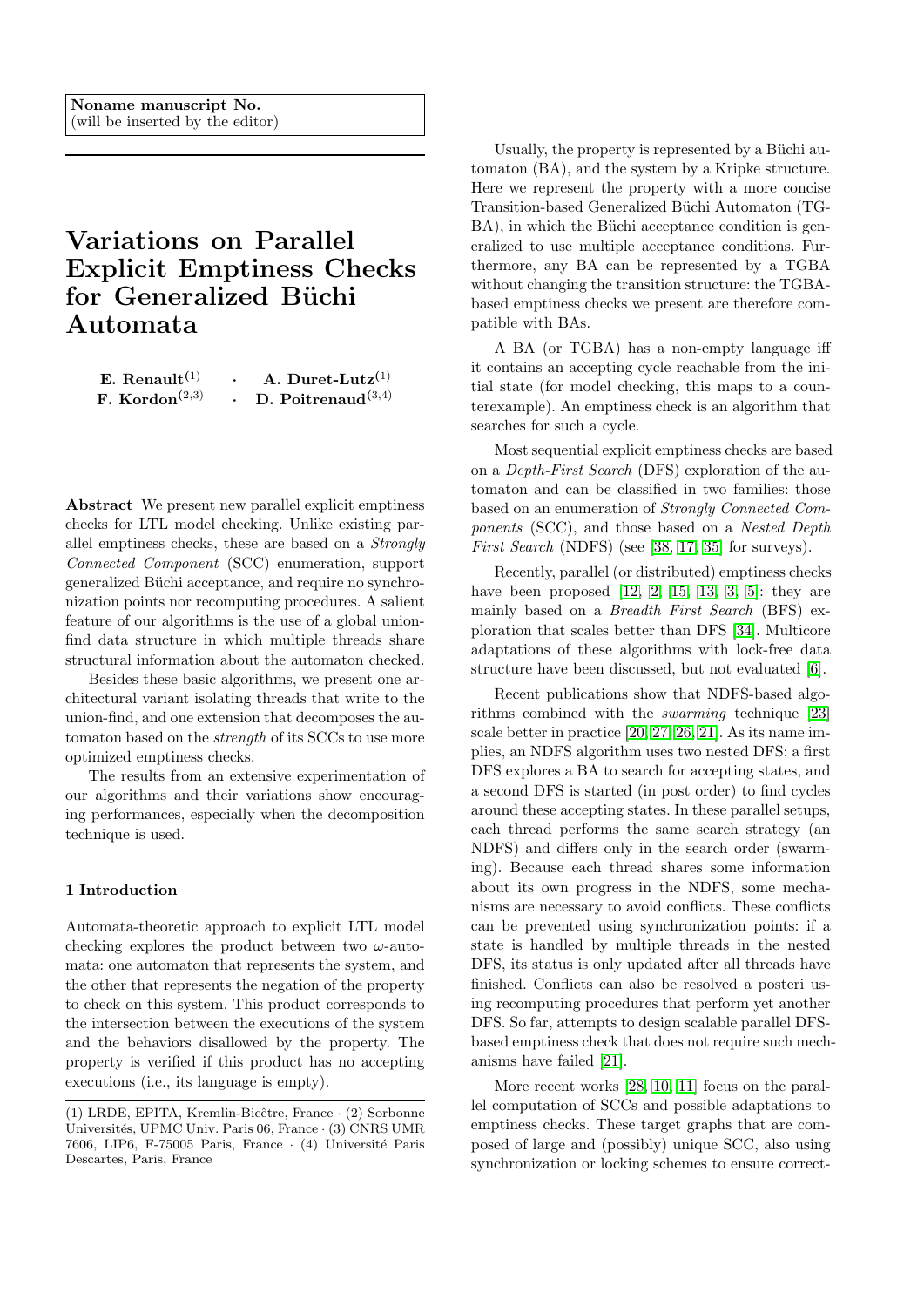ness, even if Bloemen [\[10\]](#page-19-10) argues that his algorithm may be implemented lockless.

This paper is an extension of our work published at TACAS'15 [\[37\]](#page-20-7) where we proposed new parallel emptiness checks for TGBA built upon two SCC-based strategies that do not require such synchronization points nor recomputing procedures. The reason no such mechanisms are necessary is that threads only share structural information about the automaton of the form "states x and y are in the same  $SCC"$  or "state x" cannot be part of a counterexample". Since threads do not share any information about the progress of their search, we can actually mix threads with different strategies in the same emptiness check. Because the shared information can be used to partition the states of the automaton, it is stored in a global and lock-free union-find data structure [\[1\]](#page-19-12). As it name suggests, a union-find is a data structure that represents sets and provides efficient union, and membershipcheck procedures that can be implemented in nearconstant time [\[40,](#page-20-8) [31\]](#page-20-9)

In addition to the above (common with our previous paper [\[37\]](#page-20-7)), we investigate two variants. In the first one, threads that write to the union-find are isolated, in an attempt to limit the contention on the shared data structure. Our second variant mixes the above emptiness checks with a decomposition technique we presented at TACAS'13 [\[36\]](#page-20-10). This decomposition is actually compatible with any parallel emptiness check: the property automaton is decomposed into three subautomata with different strengths. Two of them can then be checked using more efficient emptiness checks. In a parallel context, it can also be seen as an improvement of the swarming technique: the decomposition favors a more uniform distribution of the paths covered by the different threads.

The paper is organized as follows. First section [2](#page-1-0) defines TGBAs and introduces our notations. Section [3](#page-1-1) details the two SCC-based strategies previously presented at TACAS'15 [\[37\]](#page-20-7) augmented with examples, and a discussion of counterexample generation. The two aforementioned variants of those algorithms are presented in Section [4.](#page-9-0) Some of the related algorithms discussed in Section [5](#page-12-0) are finally used for comparison in the benchmarks of Section [6.](#page-13-0)

## <span id="page-1-0"></span>2 Preliminaries

A TGBA is a tuple  $A = \langle AP, Q, q^0, \delta, \mathcal{F} \rangle$  where AP is a finite set of atomic propositions, Q is a finite set of states,  $q^0$  is a designated initial state,  $\mathcal F$  is a finite set of acceptance marks, and  $\delta \subseteq Q \times 2^{\mathcal{F}} \times \mathbb{B}^{AP} \times Q$  is the (non-deterministic) transition relation where each transition is labeled by a subset of acceptance marks and an assignment of the atomic propositions.

A path between two states  $q, q' \in Q$  is a finite and non-empty sequence of adjacent transitions  $\rho =$  $(s_1, \alpha_1, ..., s_2)(s_2, \alpha_2, ..., s_3)...(s_n, \alpha_n, ..., s_{n+1}) \in \delta^+$  with  $s_1 = q$  and  $s_{n+1} = q'$ . We denote the existence of such a path by  $q \rightarrow q'$ . When  $q = q'$  the path is a cycle. This cycle is accepting iff  $\bigcup_{0 \leq i \leq n} \alpha_i = \mathcal{F}.$ 

A non-empty set  $S \subseteq Q$  is a Strongly Connected Component (SCC) iff  $\forall s, s' \in S, s \neq s' \Rightarrow s \rightsquigarrow s'$  and  $S$  is maximal w.r.t. inclusion. If  $S$  is not maximal, we call it a partial SCC. An SCC  $S$  is complete iff  $\forall s \in S, \forall \ell \in \mathbb{B}^{AP}, \exists \alpha \in 2^{\mathcal{F}}, \exists q \in S, (s, \alpha, \ell, q) \in \delta.$ An SCC is accepting iff it contains an accepting cycle. The language of a TGBA A is non-empty iff there is a path from  $q^0$  to an accepting SCC (denoted by  $\mathscr{L}(A) \neq \emptyset$ ).

The automata-theoretic approach to model checking amounts to check the emptiness of the language of a TGBA that represents the product of a system (a TGBA where  $\mathcal{F} = \emptyset$  with the negation of the property to verify (another TGBA).

## <span id="page-1-1"></span>3 Generalized Parallel Emptiness Checks

In a previous work [\[35\]](#page-20-1) we presented sequential emptiness checks for generalized Büchi automata derived from the SCC enumeration algorithms of Tarjan [\[39\]](#page-20-11) and Dijkstra [\[18\]](#page-19-13), and a third one using a union-find data-structure. This section adapts these algorithms to a parallel setting.

The sequential versions of the Tarjan-based and the Dijkstra-based emptiness checks both have very similar structures: they explore the automaton using a single DFS to search for an accepting SCC and maintain a partition of the states into three classes. States that have not already been visited are UNKNOWN; a state is LIVE when it is part of an SCC that has not been fully explored (i.e., it is part of an SCC that contains at least one state on the DFS stack); the other states are called DEAD. A DEAD state cannot be part of an accepting SCC. Any LIVE state can reach a state on the DFS stack, therefore a transition from the state at the top of the DFS stack leading to a LIVE state is called a closing edge. Figure [1](#page-2-0) illustrates some of these concepts.

The two algorithms differ in the way they propagate information about currently visited SCCs, and in when they detect accepting SCCs. A Tarjan-based emptiness check propagates information when edges are backtracked, and may only find an accepting SCC when its *root* is popped. (The *root* of an SCC is the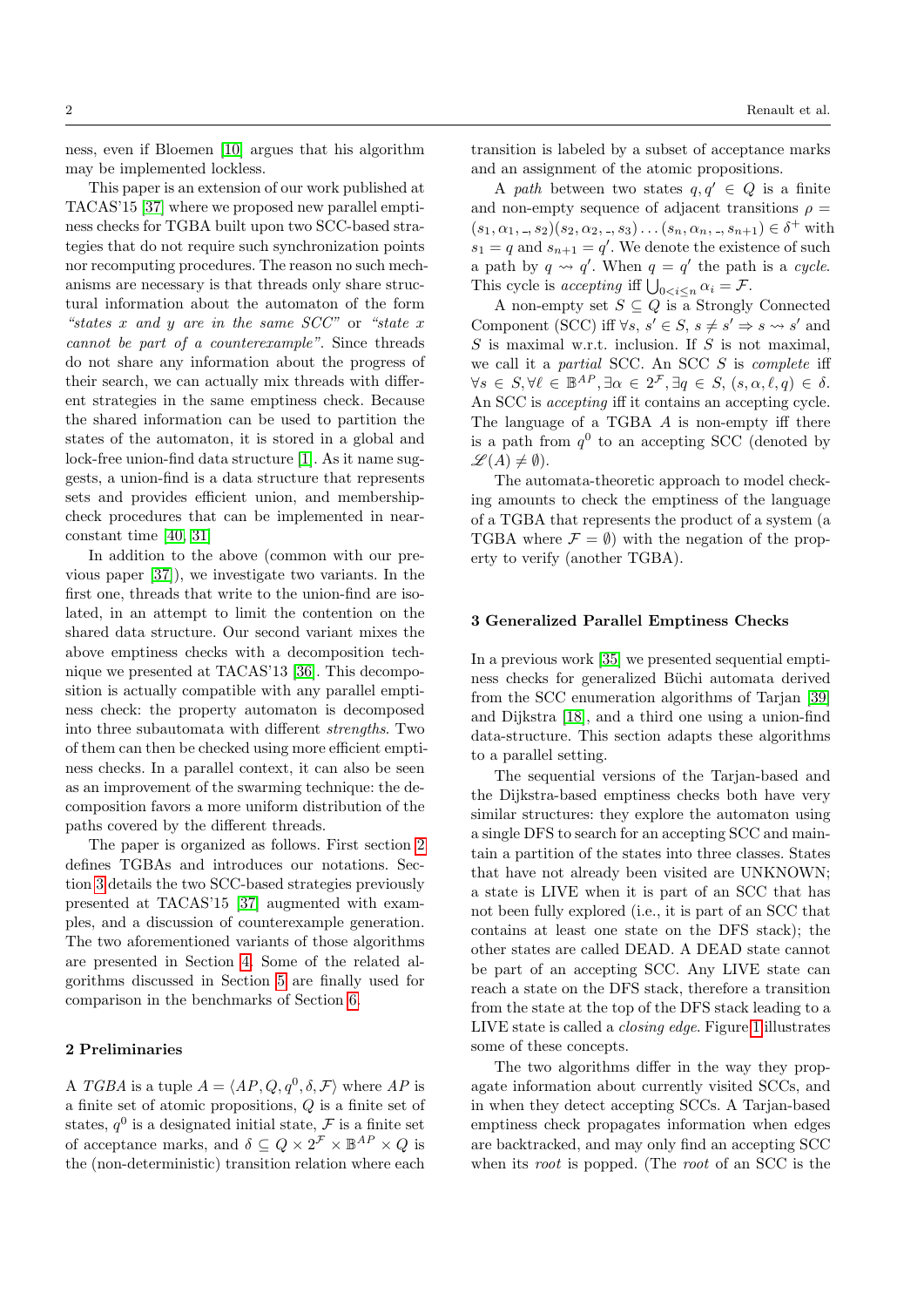<span id="page-2-0"></span>Fig. 1 LIVE states are numbered by their live number, DEAD states are stroke. Clouds represents (partial) SCCs as discovered so far. The current state of the DFS is 7, and the DFS stack is represented by thick edges. All plain edges have already been explored while dashed edges are yet to be explored. Closing edges have white triangular tips.



first state encountered by the DFS when entering it.) A Dijkstra-based emptiness check propagates information every time a closing edge is detected: when this happens, a partial SCC made of all states on the cycle closed by the closing edge is immediately formed. While we have shown these two emptiness checks to be comparable [\[35\]](#page-20-1), the Dijkstra-based algorithm reports counterexamples earlier: as soon as all the transitions belonging to an accepting cycle have been seen.

A third algorithm was a variant of Dijkstra using a union-find data structure to manage the membership of each state to its SCC. Note that this data structure could also be used for a Tarjan-based emptiness check.

Here, we parallelize the Tarjan-based and Dijkstrabased algorithms and use a (lock-free) shared unionfind data structure. We rely on the swarming technique: each thread executes the same algorithm, but explores the automaton in a different order [\[23\]](#page-20-3). Furthermore, threads will use the union-find to share information about membership to SCCs, acceptance of these SCCs, and DEAD states. Note that the shared information is stable: the fact that two states belong to the same SCC, or that a state is DEAD will never change over the execution of the algorithm. All threads may therefore reuse this information freely to accelerate their exploration, and to find accepting cycles collaboratively.

## 3.1 Generic Canvas

Algorithm [1](#page-3-0) presents the structure common to the Tarjan and Dijkstra-based parallel emptiness checks<sup>[1](#page-2-1)</sup>.

All threads share  $(1)$  the automaton  $A$  to explore, (2) a stop variable used to stop all threads as soon an accepting cycle is found or one thread detects that the whole automaton has been visited, and (3) the union-find data-structure. The union-find maintains the membership of each state to the various SCCs of the automaton, or the set of DEAD states (a state is DEAD if it belongs to the same class as the artificial Dead state). Furthermore, the union-find is extended to store the acceptance marks occurring in an SCC.

The union-find structure partitions the set  $Q' =$  $Q \cup \{Dead\}$  labeled with an element of  $2^{\mathcal{F}}$  and offers the following methods:

- make\_set( $s \in Q'$ ) creates a new class containing the state s if s is not already in the union-find.
- contains( $s \in Q'$ ) checks whether s is already in the union-find.
- $-$  unite( $s_1 \in Q', s_2 \in Q', acc \in 2^{\mathcal{F}}$ ) merges the classes of  $s_1$  and  $s_2$ , and adds the acceptance marks acc to the resulting class. This method returns the set of acceptance marks of resulting class. However, when the class constructed by unite contains Dead, this method always returns  $\emptyset$ . An accepting cycle can therefore be reported as soon as unite returns F.
- $-$  same\_set( $s_1 \in Q', s_2 \in Q'$ ) checks whether two states belong to the same class.

Such a union-find structure can be implemented thread-safe in many ways [\[9\]](#page-19-14): with fine/coarse grain locking or lock-free based either on transactional memory or on compare-and-swap operations.

The original sequential algorithms maintains a stack of LIVE states in order to mark all states of an explored SCC as DEAD. In our previous work [\[35\]](#page-20-1), we suggested to use the union-find for this, allowing to mark all states of an SCC as dead by doing a single unite with an artificial Dead state. However, this notion of LIVE state (and closing edge detection) is dependent on the traversal order, and will therefore be different in each thread. Consequently, each thread has to keep track locally of its own LIVE states. Thus, each thread maintains the following local variables:

– The  $dfs$  stack stores elements of type  $Step$  composed of the current state (src), the acceptance mark (*acc*) for the incoming transition (or  $\emptyset$  for

<span id="page-2-1"></span>According to our definition, transitions of the automaton should be labeled by atomic propositions (line 8), but we omit this information as it is not pertinent to emptiness check algorithms.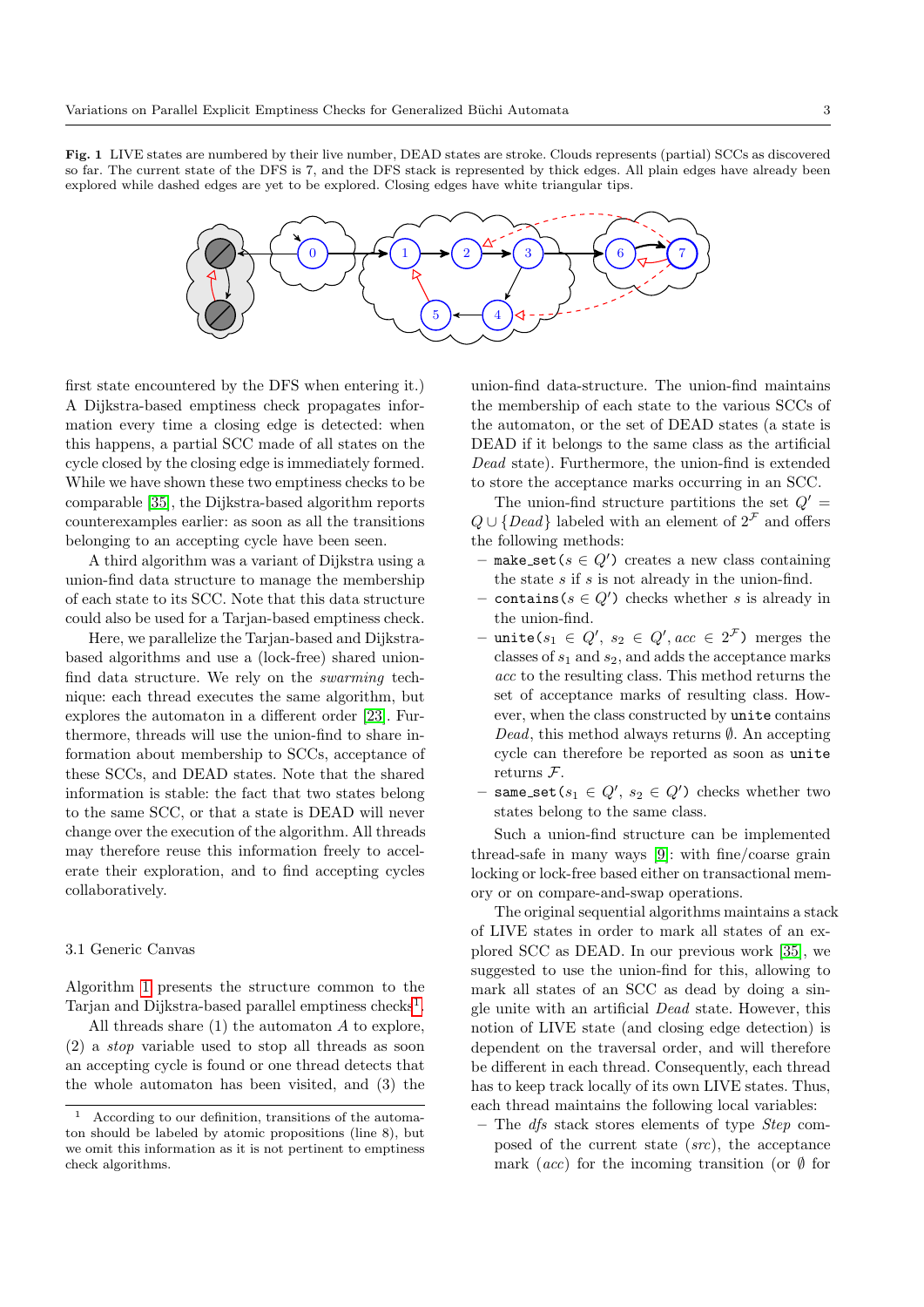## Algorithm 1: Main procedure

## <sup>1</sup> Shared Variables:

- 2 A: TGBA of  $\langle AP, Q, q^0, \delta, F \rangle$
- <sup>3</sup> stop: boolean
- 4 uf: union-find of  $\langle Q \cup Dead, 2^{\mathcal{F}} \rangle$

## <sup>5</sup> Global Structures:

- 6 struct Step { src:  $Q$ , acc:  $2^{\mathcal{F}}$
- $\tau$  pos: int, succ:  $2^{\delta}$  }
- **8** struct Transition {src:  $Q$ , acc:  $2^{\mathcal{F}}$ , dst:  $Q$ }
- <sup>9</sup> enum Strategy { Mixed, Tarjan, Dijkstra}
- 10 enum Status { LIVE, DEAD, UNKNOWN}

#### <sup>11</sup> Local Variables:

- 12 *dfs*: stack of  $\langle Step \rangle$
- 13 live: stack of  $\langle Q \rangle$
- 14 *livenum:* hashmap of  $\langle Q, int \rangle$ 15 pstack: stack of  $\langle P \rangle$
- 

```
18 | stop \leftarrow \perp19 str2 \leftarrow str20 \vert \text{uf.make_set}(\langle \text{Dead}, \emptyset \rangle)21 if str = Mixed
22 \mid \cdot \cdot \cdot \cdot \cdot \cdot \cdotDijkstra
23 str2 ← Tarjan
```

```
16 str2: Strategy
17 main(str: Strategy)
24 | Run EC(str, 1) \|\ldots\| EC(str, \lfloor \frac{n}{2} \rfloor) ||
```
25  $\Big|$  EC(str2, 1+ $\lfloor \frac{n}{2} \rfloor$ )  $\|\ldots\|$  EC(str2, n) <sup>26</sup> Wait for all threads to finish

```
27 GET_STATUS(q \in Q) \rightarrow Status
28 if livenum.\text{contains}(q)29 | | return LIVE
30 else if uf.contains(q) \wedge31 uf.same_set(q, Dead)
32 | return DEAD
33 else
34 | | return UNKNOWN
35 EC(str: Strategy, tid: int)
\mathbf{36} seed(tid) // Random Number Gen.
37 PUSH<sub>str</sub> (\emptyset, q^0)38 while \neg dfs.empty() \land \neg stop
39 Step step \leftarrow dfs.top()
40 if step.succ \neq \emptyset41 \vert Transition t \leftarrow randomly
42 | pick one off from step.succ
43 | switch GET_STATUS(t. ds)44 case DEAD
45 | | | | | | | skip
46 | | | | | | | | case LIVE
47 | | | UPDATE_{str}(t.acc, t.dst)48 | | | | | | | case UNKNOWN
49 | | | | PUSH<sub>str</sub> (t.acc, t.dst)
50 else
51 POP<sub>str</sub> ()
52 \quad stop \leftarrow \top
```
<span id="page-3-0"></span>the initial state), an identifier pos (whose use is different in Dijkstra and Tarjan) and the set succ of unvisited successors of the src state.

- The *live* stack stores all the LIVE states that are not on the dfs stack (as suggested by Nuutila and Soisalon-Soininen [\[30\]](#page-20-12)).
- The hash map *livenum* associates each LIVE state to a (locally) unique increasing identifier.
- pstack holds identifiers that are used differently in the emptiness checks of this paper.

With these data structures, a thread can decide whether a state is LIVE, DEAD, or UNKNOWN (i.e., new) by first checking livenum (a local structure), and then uf (a shared structure). This test is done by GET STATUS. Note that a state marked LIVE locally may have already been marked DEAD by another thread, thus leading to redundant work. However, avoiding this extra work would require more queries to the shared  $uf$ .

The procedure EC shows the generic DFS executed by all threads. The successors are ordered randomly in each thread, and the DFS stops as soon as one thread sets the *stop* flag. GET\_STATUS is called on each reached state to decide how it has to be handled: DEAD states are ignored, UNKNOWN states are pushed on the dfs stack, and and LIVE states, which are reached when following a closing edge, will be handled differently by each algorithm. This generic DFS is adapted to the Tarjan and Dijkstra strategies by calling  $\text{PUSH}_{str}$ on new states, UPDATE<sub>str</sub> on closing edges, and POP<sub>str</sub> when all the successors of a state have been visited by this thread.

Several parallel instances of this EC algorithm are instantiated by the main procedure, possibly using different strategies. Each instance is parameterized by a unique identifier tid and a Strategy selecting either Dijkstra or Tarjan. If main is called with the Mixed strategy, it instantiates a mix of both emptiness-checks. When one thread reports an accepting cycle or ends the exploration of the entire automaton, it sets the stop variable, causing all threads to terminate. The main procedure only has to wait for the termination of all threads.

Figure [2](#page-4-0) presents the general architecture of the algorithm up to  $n$  threads. We observe that the unionfind data structure, denoted by UF, is shared among all the threads. Since every operation on this structure may modify it, every access needs read/write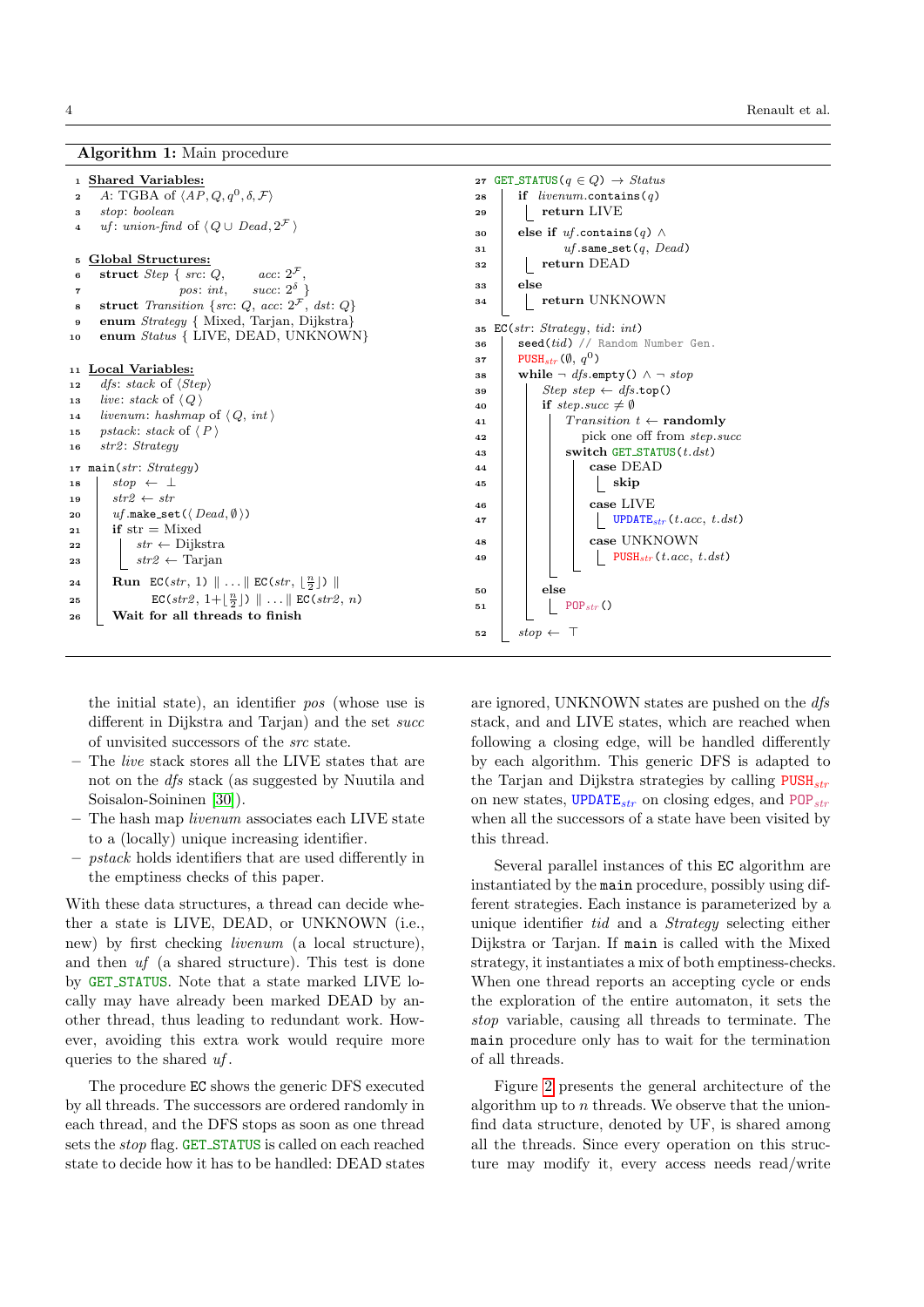<span id="page-4-0"></span>

Fig. 2 Parallel emptiness check architecture.

permissions. With this architecture, it's clear that two threads can only exchange information using the unionfind, and so only exchange structural information.

#### <span id="page-4-1"></span>3.2 The Tarjan Strategy

Strategy [1](#page-3-0) shows how the generic canvas is refined to implement the Tarjan strategy. Here, each new LIVE state is numbered with the actual number of LIVE states during the  $\text{PUSH}_{Tarjan}$  operation. Furthermore each state is associated to a lowlink, i.e., the smallest live number of any state known to be reachable from this state. These lowlinks, whose purpose is to detect the root of each SCC, are only maintained for the states on the dfs stack, and are stored on the pstack.

Lowlinks are updated either when a closing edge is detected in UPDATE $_{Tarjan}$  (in this case the current state and the destination of the closing edge are in the same SCC) or when a non-root state is popped in POP  $_{Tarjan}$  (in this case the current state and its predecessor on the *dfs* stack are in the same SCC). Every time a lowlink is updated, we therefore learn that two states belong to the same SCC and can publish this fact to the shared uf taking into account any acceptance mark between those two states. If the uf detects that the union of these acceptance marks with those already known for this SCC is  $F$ , then the existence of an accepting cycle can be reported immediately.

POP  $_{Tarian}$  has two behaviors depending on whether the state being popped is a root or not. At this point, a state is a root if its lowlink is equal to its live number. Non-root states are transferred from the dfs stack to the live stack. When a root state is popped, we first publish that the whole SCC associated to this root is DEAD, and locally we remove all these states from live and livenum using the markdead function.

If there is no accepting cycle, the number of calls to unite performed in a single thread by this strategy is always the number of transitions in each SCC (corresponding to the lowlink updates) plus the number of SCCs (corresponding to the calls to markdead).

Figure [3](#page-5-0) illustrates, on a toy example, one possible behavior of two threads executing the Tarjan strategy. This example shows a collaborative detection of a counterexample by multiple threads.

The union-find is represented by a set of pairs (state, accepting mark) and the parent of each pair is represented by an arrow. Two pairs belong to the same class if they have a common ancestor. For each thread, we also display the states on the *dfs* stack (also highlighted on the automaton) and their associated lowlink number stored in pstack. In this particular scenario, for a given state, the live number of a state is identical to its position in the dfs stack. In the general case, the correspondence between a LIVE state and its live number is given by livenum (not illustrated here).

|              | Strategy 1: Tarjan                                                     |
|--------------|------------------------------------------------------------------------|
|              | o struct $P\{p : int\}$                                                |
| $\mathbf{1}$ | PUSH $_{Tarjan}$ ( $acc \in 2^{\mathcal{F}}, q \in Q$ )                |
| $\mathbf{z}$ | $uf$ .make_set $(q)$                                                   |
| 3            | $p \leftarrow \text{livenum.size}()$                                   |
| 4            | livenum.insert $(\langle q, p \rangle)$                                |
| 5            | $pstack.\text{push}(\langle p \rangle)$                                |
| ß.           | $dfs.push(\langle q, acc, p, succ(q) \rangle)$                         |
| 7            | UPDATE $_{Tarjan}$ (acc $\in 2^{\mathcal{F}}$ , $d \in Q$ )            |
| 8            | $pstack.\texttt{top}() . p \leftarrow$                                 |
| 9            | $min(pstack.top(), p, \textit{livenum.get}(d))$                        |
| 10           | $a \leftarrow uf.\text{unite}(d, dfs.\text{top}().src, acc)$           |
| 11           | if $a = \mathcal{F}$                                                   |
| 12           | $stop \leftarrow \top$                                                 |
| 13           | report accepting cycle found                                           |
| 14           | POP $_{Tarjan}$ ()                                                     |
| 15           | $s \leftarrow dfs.pop()$                                               |
| 16           | $\langle ll \rangle \leftarrow \text{pstack.pop}()$                    |
| 17           | if $ll = s. pos$                                                       |
| 18           | $\texttt{markedead}(s)$                                                |
| 19           | else                                                                   |
| 20           | $pstack.\text{top}() . p \leftarrow \min(pstack.\text{top}() . p, ll)$ |
| 21           | $a \leftarrow uf.\text{unite}(s.src, dfs.\text{top}().src, s.acc)$     |
| 22           | if $a = \mathcal{F}$                                                   |
| 23           | $stop \leftarrow \top$                                                 |
| 24           | report accepting cycle found                                           |
| 25           | live.push(s.src)                                                       |
| 26           | // Common to all strategies.                                           |
| 27           | $\mathtt{markedead}(s \in \mathit{Step})$                              |
| 28           | $uf.\text{unite}(s.src, Dead)$                                         |
| 29           | $livenum$ .remove(s.src)                                               |
| 30           | while livenum.size() > $s.pos$                                         |
| 31           | $q \leftarrow live.pop()$                                              |
| 32           | $livenum$ .remove $(q)$                                                |
|              |                                                                        |

At the initial stage (also not shown here), the shared union-find data structure contains only the Dead class and the DFS stack of each thread is empty. In the scenario we consider, thread 1 starts from  $s_0$ , detects  $s_1$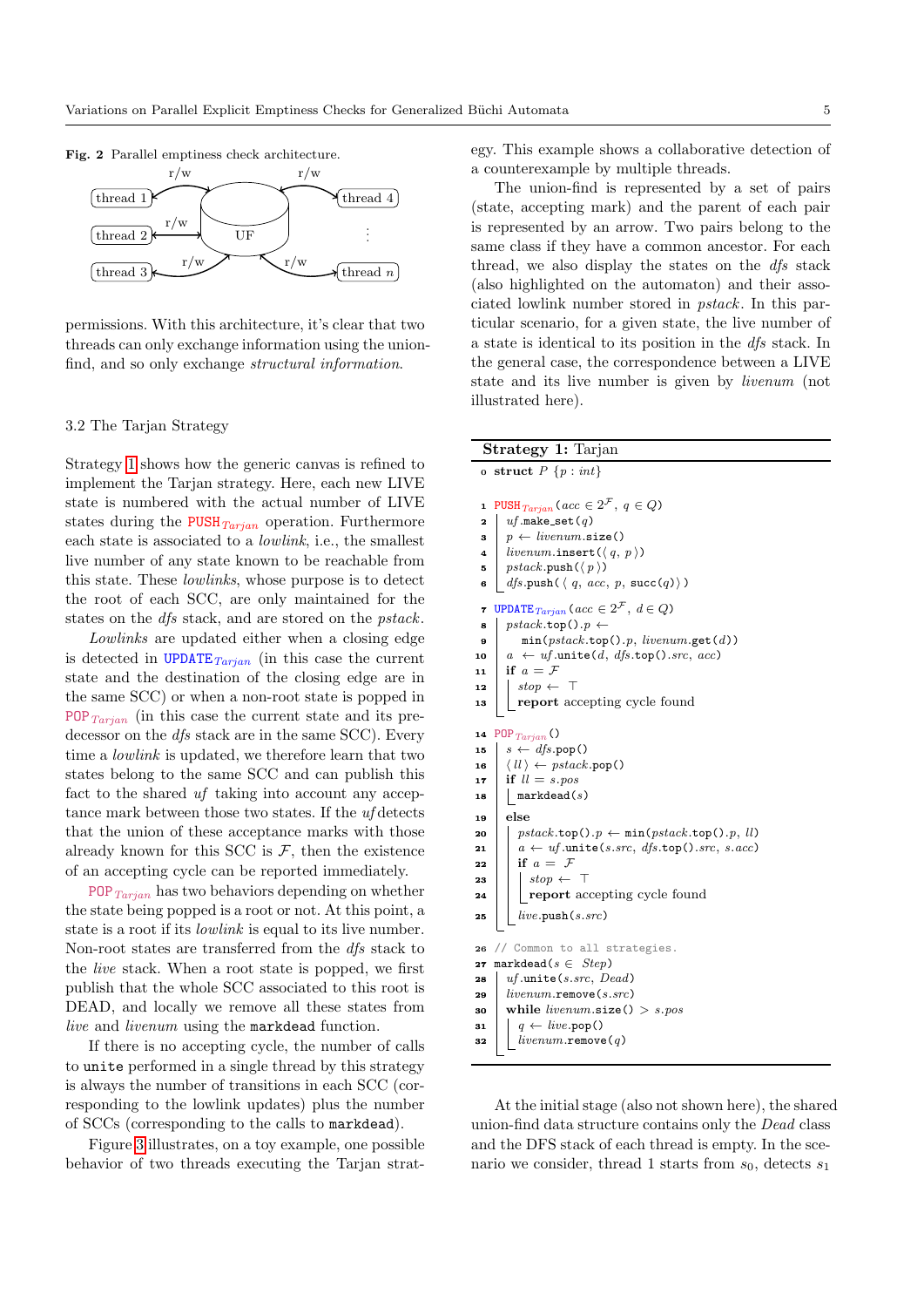<span id="page-5-0"></span>



Step 7: thread 2 pops  $s_3$  Step 8: Counterexample extraction (details section [3.7\)](#page-9-1)

**Fig. 3** Pure Tarjan: all threads perform a Tarjan strategy on an automaton with  $\mathcal{F} = \{\bullet, \circlearrowright\}$ .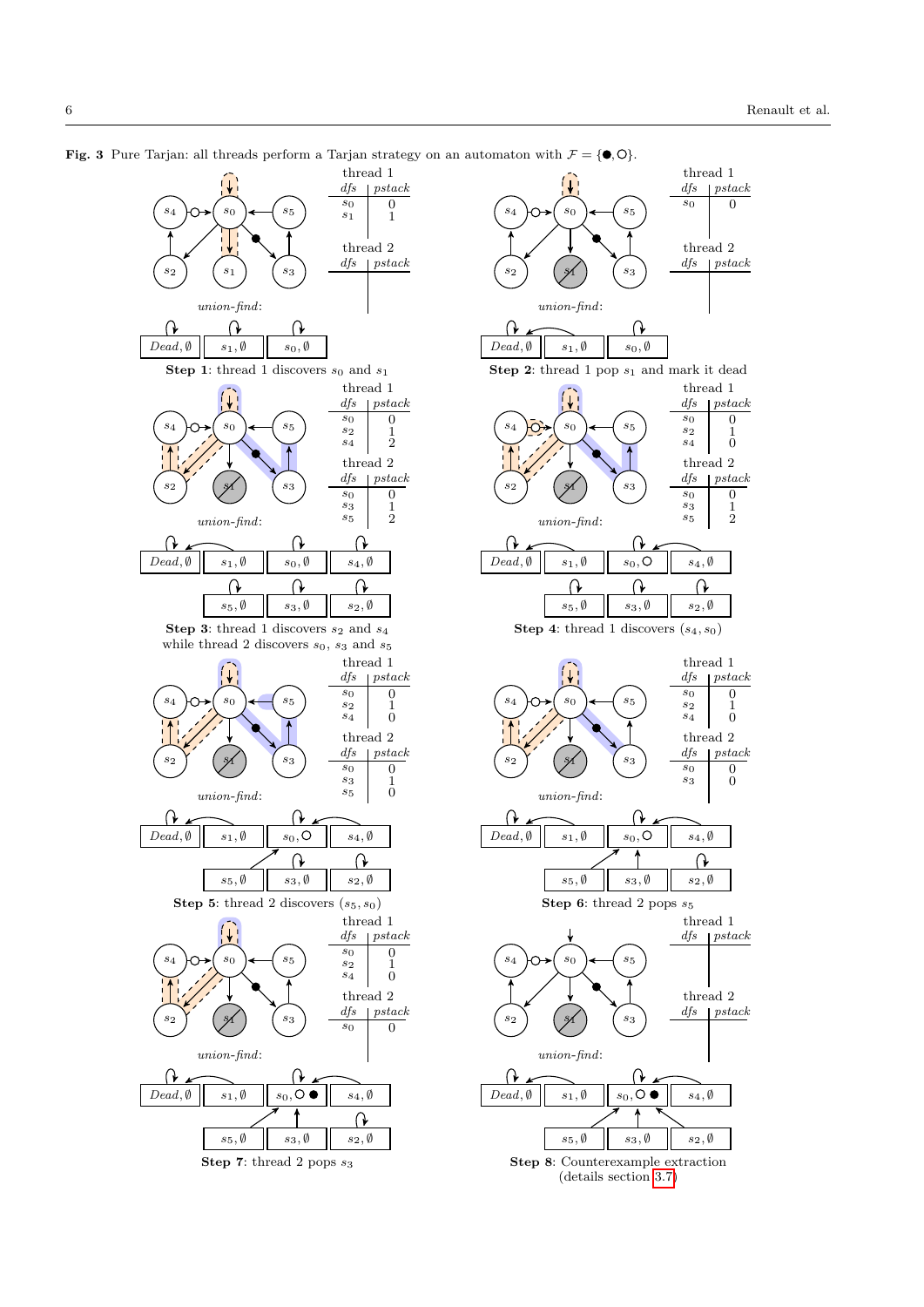(step 1), marks this state as dead and backtracks to  $s_0$ (step 2). In the union-find, we can observe that  $s_1$  is dead since it belongs to the same class as the artificial Dead state. Then threads 1 and 2 explore simultaneously the automaton in a different order thanks to the swarming, thus reaching step 3. In step 4, thread 1 detects the closing-edge  $(s_4, s_0)$  and the classes containing these states are merged in the union-find keeping track of the white acceptance mark on the topmost ancestor. In step 5, thread 2 discovers the closing-edge  $(s_5, s_0)$  and therefore unites  $s_5$  with  $s_0$ : this creates the class containing  $s_0$  and  $s_4$  and  $s_5$ .

In step 6 and 7, the thread 2 backtracks its  $dfs$ . Therefore  $s_5$ ,  $s_3$  and  $s_0$  are united. During the union of  $s_3$  and  $s_0$  the black acceptance mark is added to the topmost ancestor of this class. Thus, the algorithm can stop at this point because it has a proof that an accepting SCC exists.

Step 8 will illustrates counterexample detection and will be discussed later (details Section [3.7\)](#page-9-1).

#### <span id="page-6-3"></span>3.3 The Dijkstra Strategy

Strategy [2](#page-6-0) shows how the generic canvas is refined to implement the Dijkstra strategy. The way LIVE states are numbered and marked as DEAD is identical to the previous strategy. The difference lies in the way SCC information is encoded and updated.

This algorithm maintains *pstack*, a stack of potential roots, represented  $(1)$  by their positions  $p$  in the dfs stack (so we can later get the incoming acceptance marks and the live number of the potential roots), and (2) the union acc of all the acceptance marks seen in the cycles visited around the potential root.

Here pstack is updated in two situations. First, line 12 removes potential roots that are discovered not to be actual root because a closing edge is detected. Second, line 22 removes states that are either an actual root or belongs to an SCC marked as DEAD by another thread. This differs from Tarjan where pstack is always updated as it contains all states, even non-root. When a closing edge is detected, the live number dpos of its destination can be used to pop all the potential roots on this cycle (those whose live number are greater than dpos), and merge the sets of acceptance marks along the way: this happens in UPDATE $D_{iikstra}$ . Note that the *dfs* stack has to be addressable like an array during this operation.

As it is presented, UPDATE $_{Dijkstra}$  calls unite only when a potential root is discovered not to be a root (lines [10–](#page-6-1)[14\)](#page-6-2). In the particular case where a closing edge does not invalidate any potential root, no unite

#### Strategy 2: Dijkstra

<span id="page-6-2"></span><span id="page-6-1"></span>

|              | o struct $P\{p : int, acc : 2^{\mathcal{F}}\}\$                      |
|--------------|----------------------------------------------------------------------|
|              |                                                                      |
| $\mathbf{1}$ | PUSH <sub>Dijkstra</sub> ( $acc \in 2^{\mathcal{F}}, q \in Q$ )      |
| 2            | $uf$ .make_set $(q)$                                                 |
| 3            | $p \leftarrow \text{livenum.size}()$                                 |
| 4            | livenum.insert $(\langle q, p \rangle)$                              |
| 5            | $pstack.\text{push}(\langle dfs.\texttt{size}(), \emptyset \rangle)$ |
| 6            | $dfs.push(\langle q, acc, p, succ(q) \rangle)$                       |
| 7            | <b>UPDATE</b> $Dijkstra$ ( $acc \in 2^{\mathcal{F}}, d \in Q$ )      |
| 8            | $dpos \leftarrow livenum.get(d)$                                     |
| 9            | $\langle r,a \rangle \leftarrow \text{pstack.top}()$                 |
| 10           | $a \leftarrow a \cup acc$                                            |
| 11           | while $dpos < dfs[r].pos$                                            |
| 12           | $\langle r, \, la \rangle \leftarrow \text{pstack.pop}()$            |
| 13           | $a \leftarrow a \cup dfs[r].acc \cup la$                             |
| 14           | $a \leftarrow uf.\text{unite}(d, dfs[r].src, a)$                     |
| 15           | $pstack.\texttt{top}() . acc \leftarrow a$                           |
| 16           | if $a = F$                                                           |
| 17           | $stop \leftarrow \top$                                               |
| 18           | report accepting cycle found                                         |
|              |                                                                      |
| 19           | $POP_{Dijkstra}$ ()                                                  |
| 20           | $s \leftarrow$ dfs.pop()                                             |
| 21           | if $pstack.\text{top}() \cdot p = dfs.\text{size}()$                 |
| 22           | pstack.pop()                                                         |
| 23           | $\texttt{markeded}(s)$ // Detailed in Strategy 1                     |
| 24           | else                                                                 |
| 25           | live.push(s.src)                                                     |

<span id="page-6-0"></span>operation is performed; still, the acceptance marks on this closing edge are updated locally (line 15). For instance in Figure [1,](#page-2-0) when the closing edge  $(7, 4)$  is explored, the root of the right-most SCC (containing state 7) will be popped (effectively merging the two right-most SCCs in  $uf$ ) but when the closing edge (7, 2) is later explored no pop will occur because the two states now belong to the same SCC. This strategy therefore does not share all its acceptance information with other threads. In this strategy, the acceptance accumulated in pstack locally are enough to detect accepting cycles. However the unite operation on line [14](#page-6-2) will also return some acceptance marks discovered by other threads around this state: this additional information is also accumulated in pstack to speedup the detection of accepting cycles.

In this strategy, a given thread only calls unite to merge two disjoint sets of states belonging to the same SCC. Thus, the total number of unite needed to build an SCC of *n* states is equal to  $n - 1$ . This is better than the Tarjan-based version, but it also means we share less information between threads.

Figure [4](#page-7-0) shows a possible behavior of two threads executing the Dijkstra strategy on the same example as in Figure [3.](#page-5-0) We assume that threads visit the tran-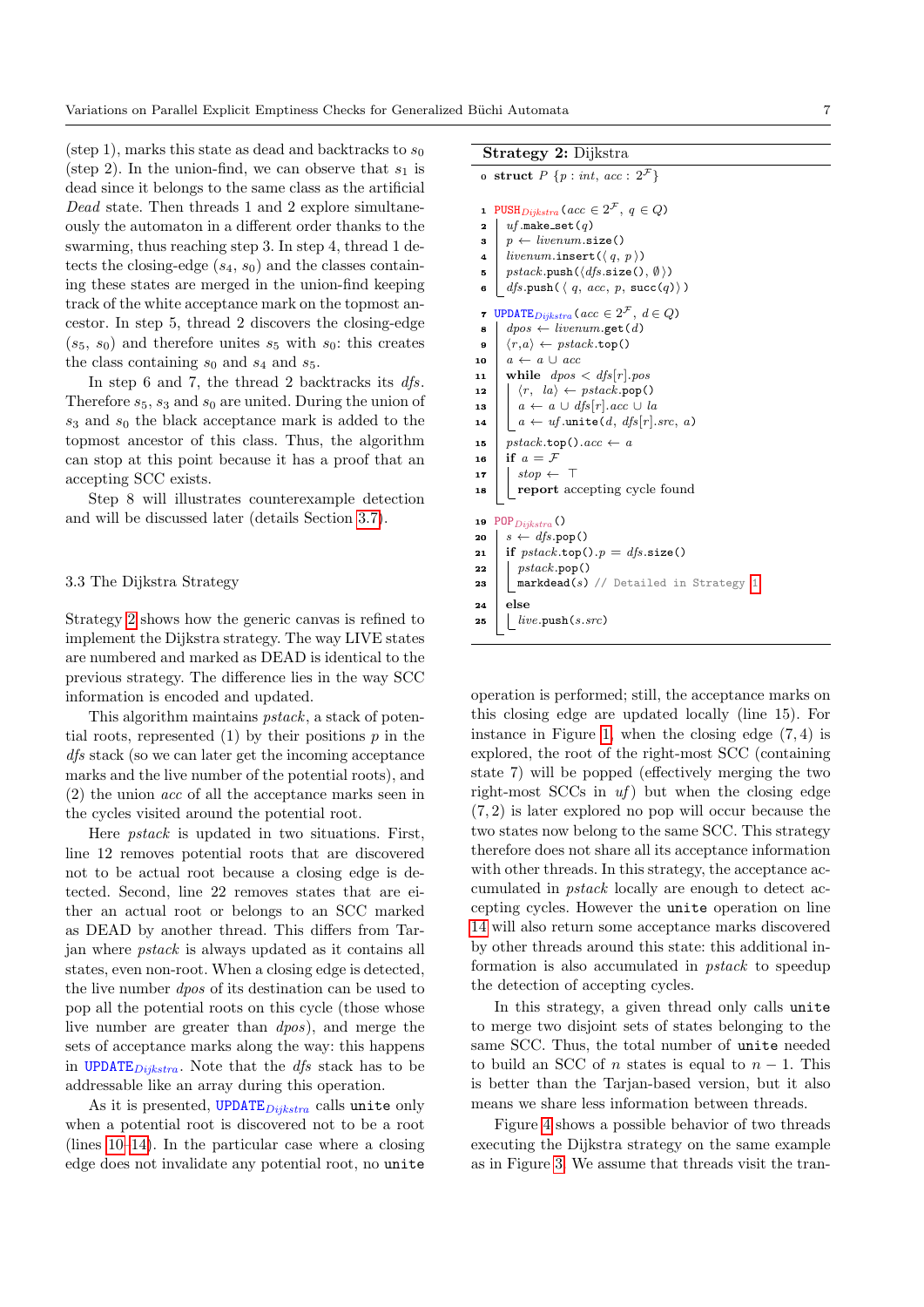<span id="page-7-0"></span>

**Step 0:** the automaton to explore Step 1: thread 1 discovers  $s_0$  and  $s_1$ 



**Step 2:** thread 1 pop  $s_1$  and mark it dead Step 3: thread 1 discovers  $s_2$  and  $s_4$ 





while thread 2 discovers  $s_0$ ,  $s_3$  and  $s_5$ 

 $\langle 0, \mathsf{O} \rangle$ pstack

 $\langle 0, \bullet \overline{O} \rangle$ 



<span id="page-7-1"></span>Fig. 5 Worst cases to detect accepting cycle using only one thread. The left automaton is bad for Tarjan since the accepting cycle is always found only after popping state 1. The right one disadvantages Dijkstra since the union of the states represented by dots can be costly.

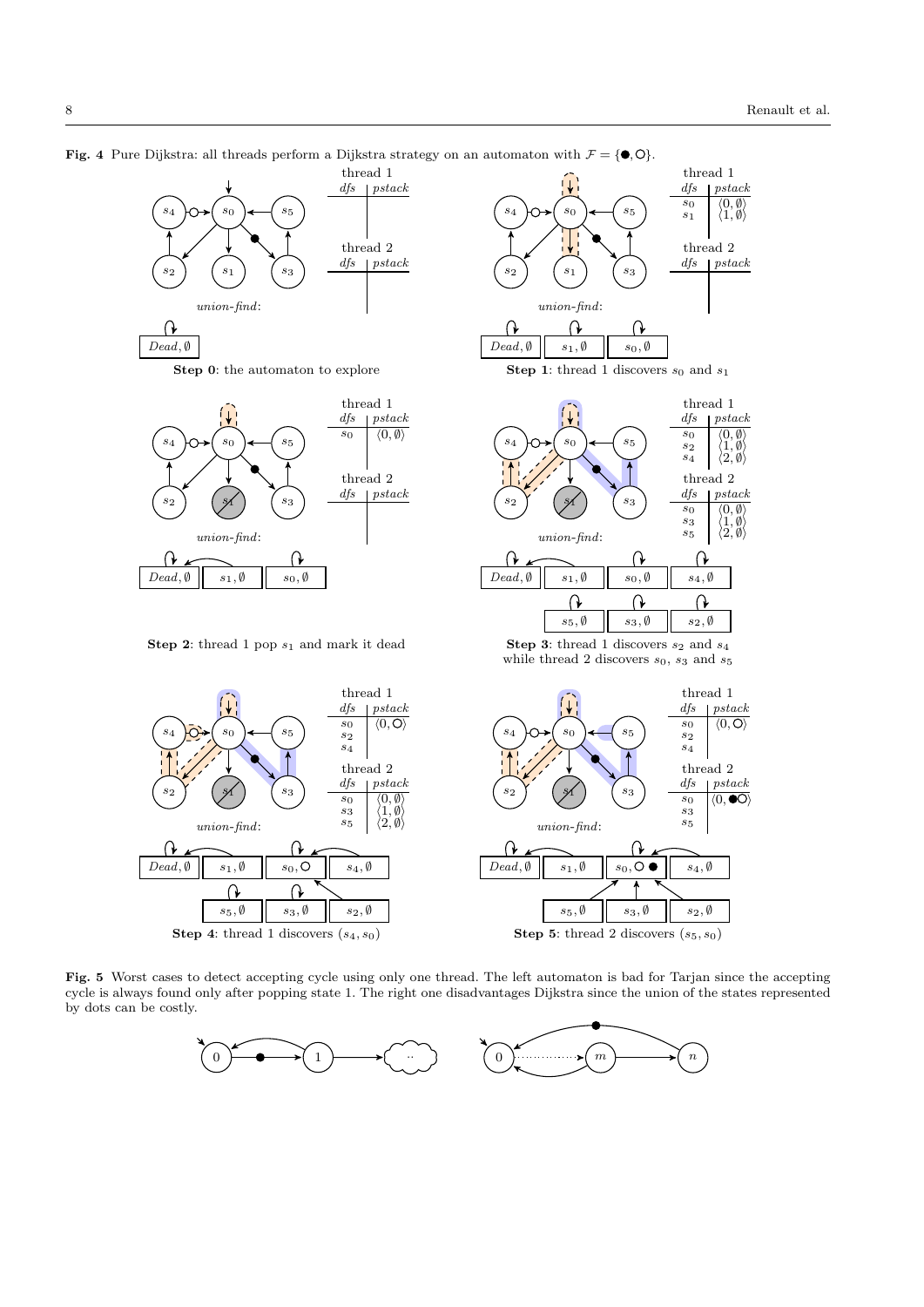sitions in the same order and the same interleaving as in the Tarjan scenario. The discovery of the counterexample is still collaborative in this strategy.

We reuse the same data structure for the unionfind and the dfs stack. However the pstack now contains pairs describing each partial SCC: its root number and its acceptance marks. For each thread, the root number gives the index of the corresponding state in the dfs stack. Thus a given state could have a different root number in each thread (not the case in this scenario).

The initial stage (step 0) is the same as for Tarjan: the shared union-find data structure contains only the Dead class and the stacks of each thread are empty. Until step 3 the only difference is in the contents of the two pstacks.

In step 4, thread 1 detects the closing-edge  $(s_4, s_0)$ . Since the root  $s_0$  has 0 as DFS number, all entries of pstack having a DFS number greater than the one of  $s_0$  are merged. The resulting acceptance mark  $\circ$  is the union of (1) the acceptance marks of the merged entries, (2) the in-going acceptance marks of all merged states, (3) the set of acceptance marks stored in the union-find for each class and, (4) the acceptance mark of the closing-edge. The corresponding states  $s_0$ ,  $s_2$ and  $s_4$  are united in union-find; thus the representative  $s_0$  of this class also holds the acceptance mark  $\circ$ previously computed.

In step 5, thread 2 discovers the closing-edge  $(s_5, s_0)$ and operates a merge similar to the previous one. This time, acceptance mark  $\circ$  is returned by unite and both marks are merged into the union-find and the pstack. Thread 2 can stop the algorithm at this point because it has a proof that an accepting SCC exists.

#### 3.4 The Mixed Strategy

Figure [5](#page-7-1) presents two situations on which Dijkstra and Tarjan strategies can clearly be distinguished.

The left-hand side presents a bad case for the Tarjan strategy. Regardless of the transition order chosen during the exploration, the presence of an accepting cycle is only detected when state 1 is popped. This late detection can be costly because it implies the exploration of the whole subgraph represented by a cloud.

The Dijkstra strategy will report the accepting cycle as soon as all the involved transitions have been visited. So if the transition  $(1,0)$  is visited before the transition going to the cloud, the subgraph represented by this cloud will not be visited since the counterexample will be detected before.

On the right-hand side of Fig. [5,](#page-7-1) the dotted transition represents a long path of  $m$  transitions, without

acceptance marks. On this automaton, both strategies will report an accepting cycle when transition  $(n, 0)$ is visited. However, the two strategies differ in their handling of transition  $(m, 0)$ : when Dijkstra visits this transition, it has to pop all the candidate roots  $1 \ldots m$ , calling unite  $m$  times; Tarjan however only has to update the *lowlink* of  $m$  (calling unite once), and it delays the update of the *lowlinks* of states  $0 \dots m-1$  to when these states would be popped (which will never happen because an accepting cycle is reported).

In an attempt to get the best of both worlds, the strategy called "Mixed" in Algo. [1](#page-3-0) is a kind of collaborative portfolio approach: half of the available threads run the Dijkstra strategy and the other half run the Tarjan strategy. These two strategies can be combined as desired since they share the same kind of structural information.

## 3.5 Discussion.

All these strategies have one drawback since they use a local check to detect whether a state is alive or not: if one thread marks an SCC as DEAD, other threads already exploring the same SCC will not detect it and will continue to perform unite operations. Checking whether a state is DEAD in the global  $uf$  could be done for instance by changing the condition of line [40](#page-3-1) of Algo. [1](#page-3-0) into:

 $step succ \neq \emptyset \land \neg uf.sum \_set (step.src, Dead)$ However such a change would be costly, as it would require as many accesses to the shared structure as there are transitions in the automaton. To avoid these additional accesses to  $uf$ , we propose to change the interface of unite so it returns an additional Boolean flag indicating that one of the two states is already marked as DEAD in  $uf$ . Then whenever unite is called and the extra bit is set, the algorithm can immediately backtrack the dfs stack until it finds a state that is not marked as DEAD.

#### 3.6 Sketch of Proof

Since the Tarjan strategy is really close to the Dijk-stra strategy, we only give the scheme of a proof<sup>[2](#page-8-0)</sup> that the latter algorithm will necessarily terminate and will report a counterexample if and only if there is an accepting cycle in the automaton.

Theorem 1. For all automata A the emptiness check terminates.

<span id="page-8-0"></span><sup>2</sup> A complete proof can be found at: [http://www.lrde.](http://www.lrde.epita.fr/~renault/publis/TACAS15.pdf) [epita.fr/~renault/publis/TACAS15.pdf](http://www.lrde.epita.fr/~renault/publis/TACAS15.pdf)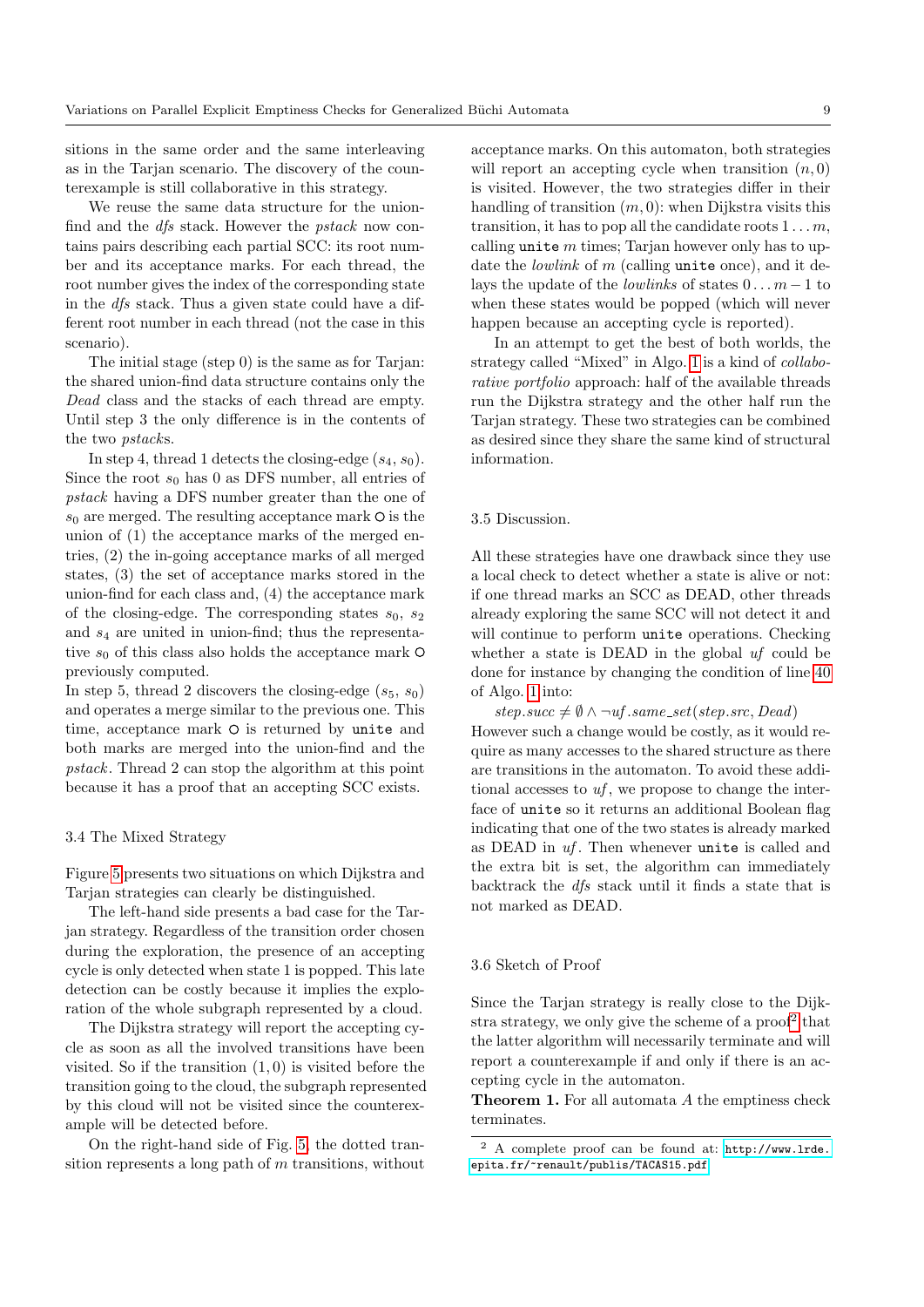Theorem 2. The emptiness check reports an accepting cycle iff  $\mathscr{L}(A) \neq \emptyset$ .

The theorem 1 is obvious since the emptiness check performs a DFS on a finite graph. Theorem 2 ensues from the invariants below which use the following notations. For any thread, n denotes the size of its pstack stack. For  $0 \le i \le n$ ,  $S_i$  denotes the set of states in the same partial SCC represented by  $pstack[i]: \forall i < n-1$ 

$$
S_i = \left\{ q \in \text{livenum} \middle| \text{dfs}[\text{pstack}[i], p] \text{, } pos \leq \text{livenum}[q] \land \right\}
$$

$$
S_{n-1} = \left\{ q \in \text{livenum} \middle| \text{dfs}[\text{pstack}[n-1], p] \text{, } pos \leq \text{livenum}[q] \right\}
$$

The following invariants hold for all lines of algorithm [1:](#page-3-0) Invariant 1. pstack contains a subset of positions in dfs, in increasing order.

Invariant 2. For all  $0 \leq i < n-1$ , there is a transition with the acceptance marks  $dfs[pstack[i+1].p].acc$ between  $S_i$  and  $S_{i+1}$ .

**Invariant 3.** For all  $0 \leq i \leq n$ , the subgraph induced by  $S_i$  is a partial SCC.

Invariant 4. If the class of a state inside the unionfind is associated to  $acc \neq \emptyset$ , then the SCC containing this state has a cycle visiting acc. (Note: a state in the same class as *Dead* is always associated to  $\emptyset$ .)

Invariant 5. The first thread marking a state as DEAD has seen the full SCC containing this state.

Invariant 6. The set of DEAD states is a union of maximal SCC.

Invariant 7. If a state is DEAD it cannot be part of an accepting cycle.

These invariants establish both directions of Theorem 2: invariants 1–4 prove that when the algorithm reports a counterexample there exists a cycle visiting all acceptance marks; invariants 5–7 justify that when the algorithm exits without reporting anything, then no state can be part of a counterexample.

#### <span id="page-9-1"></span>3.7 Counterexample extraction

An expected feature of model-checker is to report a counterexample when the property is violated. It is trivial for sequential NDFS-based emptiness checks because the stack is the counterexample [\[16\]](#page-19-15). For the parallel version cndfs, the counterexample is also given by the DFS stack of the detecting thread [\[21\]](#page-19-9).

Extracting a counterexample from the SCC-based algorithms is harder because when the algorithm reports the existence of a counterexample we only know that some reachable partial SCC contains all acceptance marks. The DFS stack of the detecting thread gives a finite path to one state of the accepting SCC.

For all algorithms based on Dijkstra (sequential or parallel), when a counterexample is detected all the states of the accepting cycle have been marked as belonging to the same partial SCC. For instance, at step 5 of Figure [4,](#page-7-0) the detection of the closing edge  $(s_5, s_0)$  merges states  $s_0, s_2, s_3, s_4$  and  $s_5$  in the same partition. Thus, we can restrict ourselves to these states to extract the accepting cycle. The procedure suggested by Couvreur et al. [\[17\]](#page-19-0) can extract an accepting cycle by looking only at the states of this partial SCC.

When Tarjan-based algorithms report the existence of a counterexample, all the states of the accepting cycle are not necessarily united in the same partial SCC. For example, at step 7 of Figure [3,](#page-5-0)  $s_2$  is not in the same class as states  $s_0$ ,  $s_1$ ,  $s_3$ ,  $s_4$  and  $s_5$ .

In order to apply Couvreur's algorithm [\[17\]](#page-19-0) all these states must be merged in the same class. Hence, when a thread detects a counterexample, all threads must empty their DFS stack by repeatedly applying a variant of POP  $_{Tarjan}$  without lines 18 and 22–25. The result of emptying the two stacks is shown at step 8 of Figure [3.](#page-5-0) At this point, the classes of the union-find contains at least all necessary states and the previous counterexample extraction technique can be applied.

## <span id="page-9-0"></span>4 Variations on Emptiness Checks

This section proposes two variations compatible with the emptiness checks strategies we presented. The first one is an architectural change that separates writers and readers of the union-find. The second one decomposes the property automaton based on the strength of its SCCs, and such that each part can be checked with the most appropriate emptiness check.

## <span id="page-9-2"></span>4.1 Asynchronous Emptiness Checks

Every operations on the union-find may lead to an update of the data structure. If many threads work on the same subset of states, we can therefore expect a high degree of contention. Here we present an adaptation of the previous algorithms that helps to control the number of readers and writers on the shared union-find data structure.

The main idea is to divide threads into two categories: (1) *producers* that will explore the automaton and compute structural information and,  $(2)$  consumers that will record this information into the unionfind. Producers will only read the information hold by the union-find to detect DEAD states, while consumers will detect the existence of a counterexample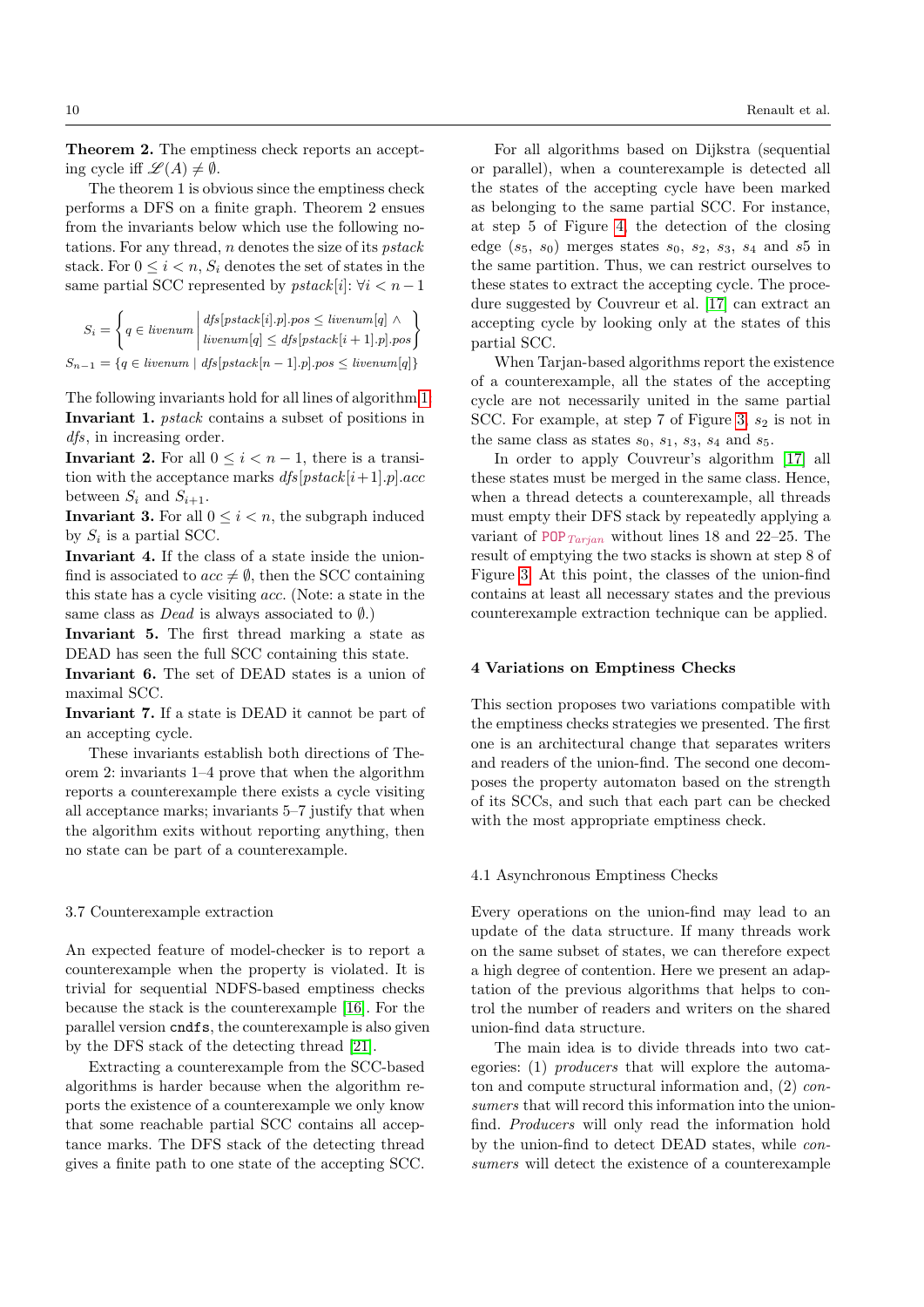as a side effect of updating the union-find. The architecture of this new algorithm is described in Figure [6.](#page-10-0)

Every time a structural information is computed by the producer, this information is stored into a dedicated lock-free queue [\[29\]](#page-20-13). In order to reduce the contention on this queue, we opted to provide one dedicated queue per producer while consumers share all queues.

With this architecture, we expect that the exploration can be faster since producers do not perform costly write operations on the union-find. Moreover, it also provides a canvas where we can easily adapt the number of producers and consumers according to the cost of successor computation (which could have an impact on the scalability of parallel algorithms).

The information stored in the queues is described by the lfq element structure of Algorithm [2.](#page-6-0) It contains a field info that describes the type of operation to be performed by the *consumer*:

- $-$  UNITE means a union between two states; the  $con$ sumer must unite states src and dst with the acceptance set acc inside of the shared union-find.
- makedead means that an SCC has been fully visited. The consumer must unite state src with the artificial Dead state.

For the sake of clarity, let us suppose that we have an interface *lf\_queue* that encapsulates all queues and offers the following methods:

- $-$  get(): dequeues one *lfg\_element* among all the queues. If no such element exists, this methods returns null.
- put (*lfq element e, int tid*): enqueues e to the queue associated to producer tid.

Algorithm [2](#page-6-0) describes the main procedure of the one consumer thread. The pseudo-code is quite simple: every time the operation of line 8 returns an element different from null, this element is processed. At line  $12-13$ , we can note that every state is systematically inserted into the union-find. Since producers cannot write into the union-find, this is require to ensure the validity of operation line 14.

Here we describe how to adapt Strategy [2](#page-6-0) to this asynchronous architecture (we postpone the adaptation of Strategy [1](#page-3-0) to the end of this section).

- The call to  $uf.\texttt{make}\_\texttt{set}(q)$  is removed (line 2 of Strategy [2\)](#page-6-0).
- The call to  $uf.\text{unite}(d, dfs[r].src, a)$  (line 14 of Strategy [2\)](#page-6-0) is replaced by queue.put  $({d, dfs[r].src},$ UNITE,  $a$ }) in order to transmit the structural information to consumers.

<span id="page-10-0"></span>Fig. 6 Asynchronous parallel emptiness check architecture.



|                         | Algorithm 2: Consumer Main Procedure               |  |  |  |  |  |  |  |
|-------------------------|----------------------------------------------------|--|--|--|--|--|--|--|
| $\mathbf{1}$            | <b>Additional Shared Variables:</b>                |  |  |  |  |  |  |  |
| $\mathbf{z}$            | <b>enum</b> $info \{ UNITE, MAKEDEAD \}$           |  |  |  |  |  |  |  |
| 3                       | struct <i>lfq_element</i> { $src: Q$ , $dst: Q$ ,  |  |  |  |  |  |  |  |
| 4                       | type: info, $acc: 2^{\mathcal{F}}$                 |  |  |  |  |  |  |  |
| 5                       | <i>lfq_queue queue</i>                             |  |  |  |  |  |  |  |
| 6                       | $EC_{consumer}()$                                  |  |  |  |  |  |  |  |
| $\overline{\mathbf{r}}$ | while $\neg$ stop                                  |  |  |  |  |  |  |  |
| 8                       | <i>lfg_element</i> $e \leftarrow queue.get()$      |  |  |  |  |  |  |  |
| 9                       | if $e = null$                                      |  |  |  |  |  |  |  |
| 10                      | continue                                           |  |  |  |  |  |  |  |
| 11                      | if $e.info = UNITE$                                |  |  |  |  |  |  |  |
| 12                      | $uf$ .make_set $(exrc)$                            |  |  |  |  |  |  |  |
| 13                      | $uf$ .make_set(e. $dst)$                           |  |  |  |  |  |  |  |
| 14                      | $a \leftarrow uf.\text{unite}(e.src, e.dst, e.ac)$ |  |  |  |  |  |  |  |
| 15                      | if $a = F$                                         |  |  |  |  |  |  |  |
| 16                      | $stop \leftarrow \top$                             |  |  |  |  |  |  |  |
| 17                      | report accepting cycle found                       |  |  |  |  |  |  |  |
|                         |                                                    |  |  |  |  |  |  |  |
| 18                      | else                                               |  |  |  |  |  |  |  |
| 19                      | $uf.\text{unite}(e.src, Dead)$                     |  |  |  |  |  |  |  |
|                         |                                                    |  |  |  |  |  |  |  |

- The call to  $uf.\text{unite}(s.src, Dead)$  in markdead (line 28 of Strategy [1\)](#page-3-0) is replaced by queue.put  $({d,$ null, MAKEDEAD,  $a$ .
- States that are removed from livenum by lines 29– 32 of Strategy [1](#page-3-0) are added to a local set (as described in previous work [\[35,](#page-20-1) Sec. 7]) to ensure that this strategy will not revisit these states in case they have not yet been united with Dead by a consumer.
- At line 31 of Algorithm [1,](#page-3-0) the call to same set in the method GET STATUS performs a write operation (for path-compression optimization) which the producer is not allowed to perform. Two solutions are feasible: (1) deactivate path compression for every same\_set performed by *producers*, or (2) provide a new function is maybe dead that only look if the parent of an element is the artificial Dead state. We opted for the latter: while it avoid path-compression, it also decreases the load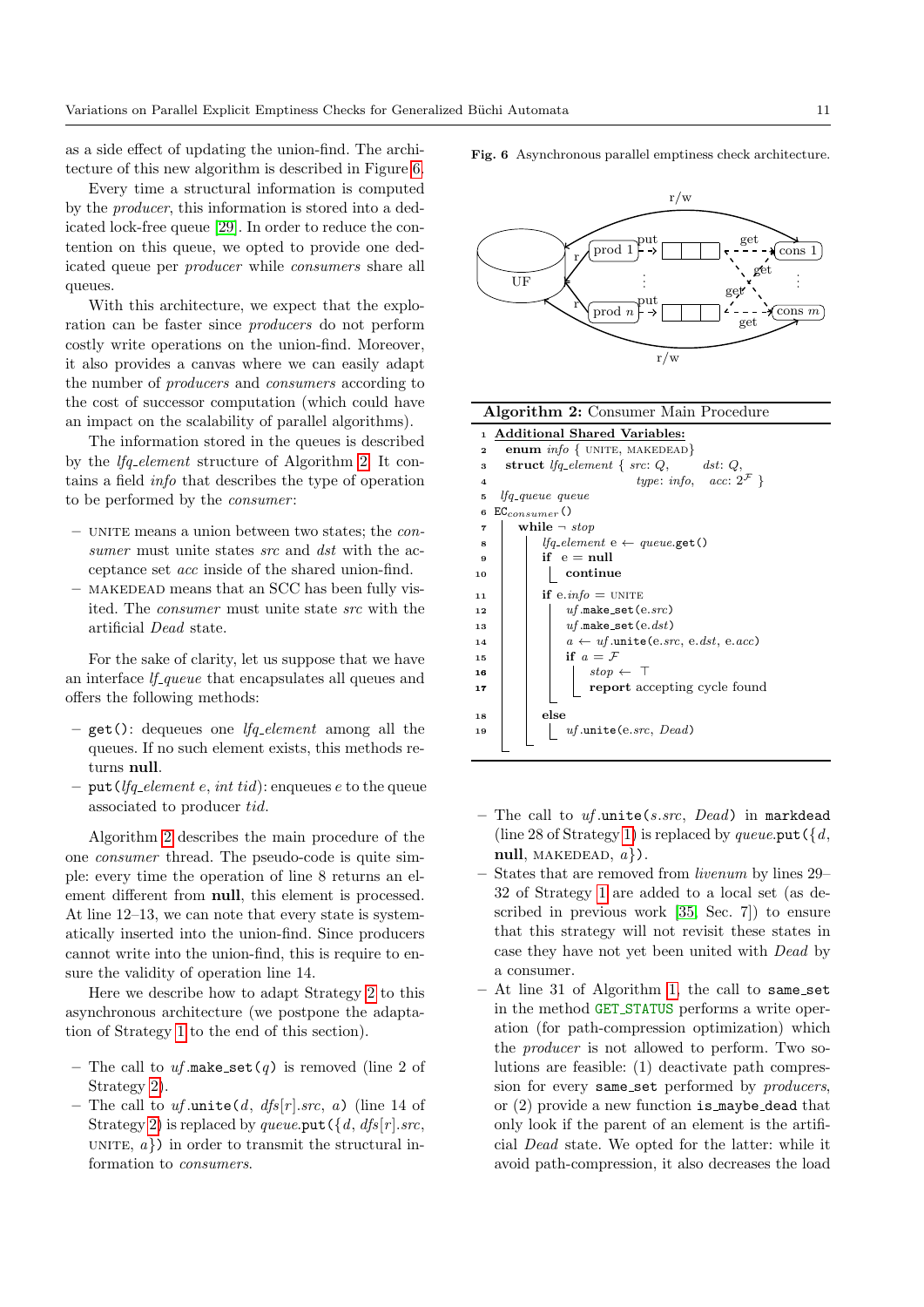on the structure by looking up only the parent and not following the path down to its representative. Since DEAD states are now locally available, we can only miss states already marked as DEAD by another producer.

Discussion. In this section we opted to present the asynchronous emptiness checks for the Dijkstra strategy. Nonetheless a similar adaptation can easily be done for the Tarjan strategy. The only difference concerns the termination: since the Tarjan strategy does not keep track of the acceptance sets of each partial SCC, producers cannot stop all threads when they end theirs exploration (line 52 of Algorithm [1\)](#page-3-0). Indeed, if we do so, some counterexample can be missed because some structural information has yet to be processed by consumers. The algorithm can only end when one producer has finished its exploration and when its associated queue is empty.

## <span id="page-11-1"></span>4.2 Combination with Decomposition Technique

For some subclasses of automata, there exist emptiness check procedures that are more efficient [\[14\]](#page-19-16). For terminal automata, where an accepting run exists iff a terminal state is reachable, emptiness can be decided by a reachability search. In weak automata [\[14\]](#page-19-16), there is no need to keep track of live states: states may be marked as DEAD as soon as the DFS backtracks.

In previous work [\[36\]](#page-20-10), we suggested to exploit these dedicated algorithms by decomposing the property automaton according to the type of its SCCs. This decomposition produces automata of different subclasses (a.k.a. strength) that can be checked in parallel.

Before defining the strength of the property automaton, let us characterize the different types of SCCs. The type of an SCC is:

- non accepting if it does not contain any accepting cycle,
- inherently terminal if it contains only accepting cycles and is complete (i.e., for each letter, each state has an outgoing transition remaining in the same SCC),
- inherently weak if it contains only accepting cycles and it is not inherently terminal,
- strong if it is accepting and contains some nonaccepting cycle.

These four types define a partition of the SCCs of an automaton.

We say that the strength of an automaton is:

– inherently terminal iff all its accepting SCCs are inherently terminal,

- inherently weak iff all its accepting SCCs are inherently terminal or inherently weak.
- general in all cases.

These three classes form a hierarchy where inherently terminal automata are inherently weak, which in turn are general. Note that the above constrains concern only accepting SCCs, but these automata may also contain non-accepting (transient) SCC.

Given a property automaton that mixes SCCs of different types, we can decompose it into three automata  $A_T$ ,  $A_W$  and  $A_S$  that will catch respectively terminal, weak and strong behaviors. We denote  $T$ ,  $W$ , and  $S$ , the set of all transitions belonging respectively to some terminal, weak, or strong SCC. For a set of transitions  $X$ , we denote  $Pre(X)$  the set of states that can reach some transition in  $X$ . We assume that  $q^0 \in Pre(X)$  even if X is empty or unreachable.

**Property 1** Let  $A = \langle AP, Q, q^0, \delta, \{f_1, \ldots, f_n\}\rangle$  be a TGBA. Let  $A_T = \langle AP, Q_T, q^0, \delta_T, \{\bullet\} \rangle$ ,  $A_W = \langle AP,$  $Q_W, q^0, \delta_W, \{\bullet\} \rangle$ ,  $A_S = \langle AP, Q_S, q^0, \delta_S, \mathcal{F} \rangle$  be three automata (of respective strength: terminal, weak, and general) defined with:

$$
Q_T = \text{Pre}(T)
$$
  
\n
$$
\delta_T = \begin{cases} (s, c, \ell, d) \mid \exists (s, \_, \ell, d) \in \delta \text{ with } s, d \in Q_T \\ (s, c, \ell, d) \mid \text{ and } \begin{cases} c = \{ \bullet \} & \text{if } (s, \_, \ell, d) \in T \\ c = \emptyset & \text{otherwise} \end{cases} \end{cases}
$$
  
\n
$$
Q_W = \text{Pre}(W)
$$

$$
\delta_W = \left\{ (s, c, \ell, d) \middle| \begin{aligned} &\exists (s, \_, \ell, d) \in \delta \text{ with } s, d \in Q_W \\ ∧ \left\{ c = \{\bullet\} \quad \text{if } (s, \_, \ell, d) \in W \\ &c = \emptyset \quad \text{otherwise} \end{aligned} \right\}
$$

$$
Q_S = \text{Pre}(S)
$$

$$
\delta_S = \left\{ (s, c, \ell, d) \middle| \begin{array}{l} \exists (s, c', \ell, d) \in \delta \text{ with } s, d \in Q_S \\ \text{and } \begin{cases} c = c' & \text{if } (s, \ell, d) \in S \\ c = \emptyset & \text{otherwise} \end{cases} \end{array} \right\}
$$

Then we have  $3$ :

$$
\mathscr{L}(A) = \mathscr{L}(A_T) \cup \mathscr{L}(A_W) \cup \mathscr{L}(A_S).
$$

Given a system Sys, we build three synchronous products  $(A_T \otimes Sys, A_W \otimes Sys, \text{ and } A_S \otimes Sys)$  and check each of them for emptiness, using the appropriate dedicated emptiness check:

<span id="page-11-0"></span><sup>3</sup> Note that if A is unambiguous [\[7\]](#page-19-17) we also have that  $\mathscr{L}(A_T)$ ,  $\mathscr{L}(A_W)$ , and  $\mathscr{L}(A_S)$  are pairwise disjoint.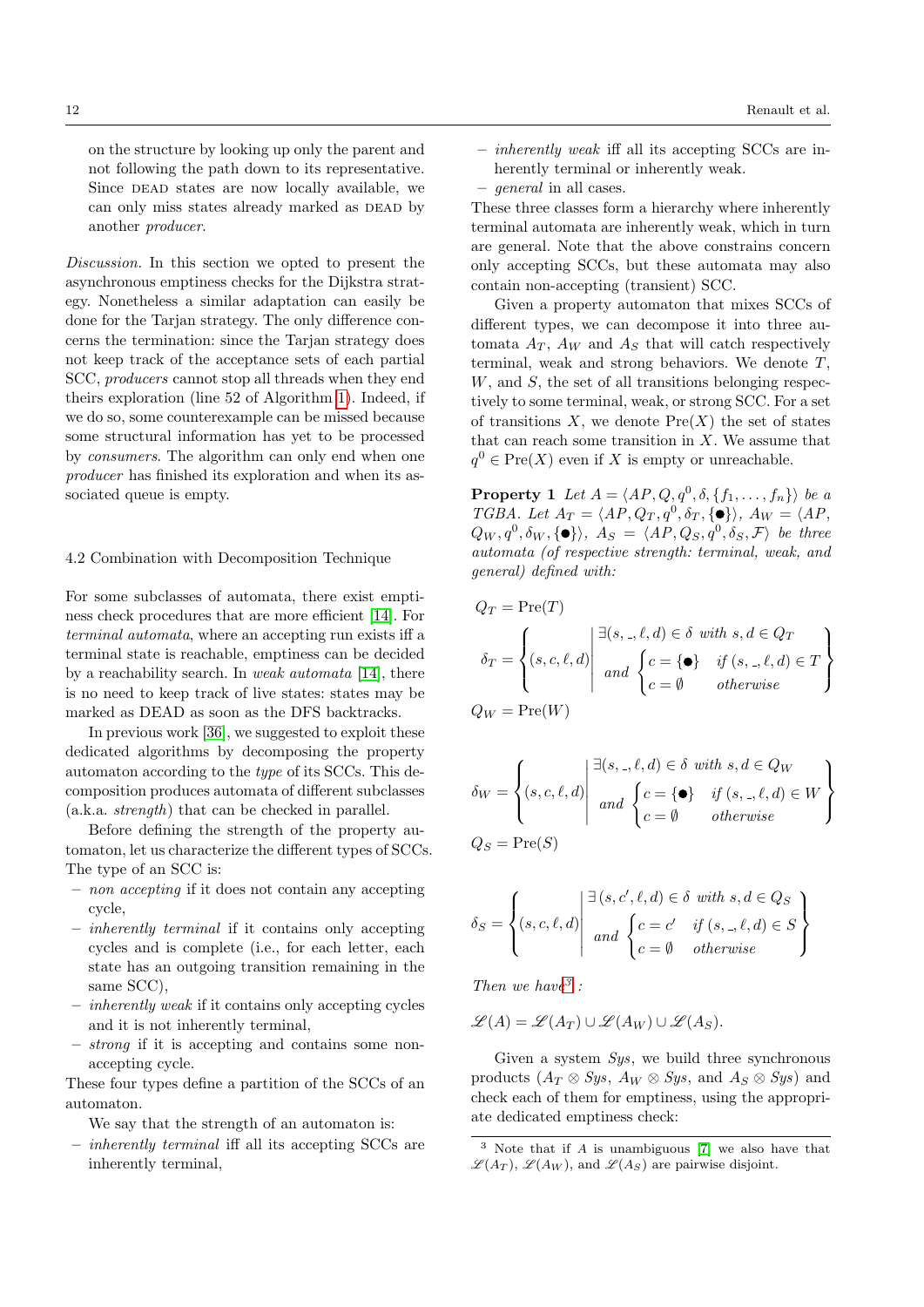

<span id="page-12-1"></span>Fig. 7 Architecture for the Strategy S1 with n the number of threads and P the number of decomposed automata.

- For the terminal automaton and with the supposition that the system does not have deadlocks, a reachability algorithm is sufficient. In a parallel setting, such an algorithm is implemented using an open-set, that is traditionally composed of a hash set (containing all visited states) and a queue (containing all states to process).
	- The algorithm starts with only the initial state in the queue and the hash table. Then, every thread can pop a state  $q$  from the queue and inserts all the successors of  $q$  not visited by any thread in both the hash table and the queue. The algorithm ends when all states have been visited, or when it reaches a state from a terminal SCC of the property automaton. In this latter case, since Sys does not have deadlock, a counterexample has been detected (even if it has not yet been computed).
- For the weak automaton, each thread performs a single swarmed DFS. When a state is popped, it is marked as DEAD in a shared hash table so other threads will not revisit it. When a thread detects a closing-edge reaching directly a state of its DFS stack, and if this state belongs to an accepting SCC of the property automaton, then a counterexample has been detected. The algorithm ends when a counterexample has been detected or when all states have been marked as DEAD.
- For the general automaton, we use the algorithms defined in Sections [3.2,](#page-4-1) [3.3,](#page-6-3) and [4.1.](#page-9-2)

Given  $N$  threads, we consider two strategies:

- **S1**: if the property automaton can be decomposed into P automata, then each product will be checked using  $\frac{N}{P}$  threads. Figure [7](#page-12-1) describes the architecture of this strategy (which is a multicore adaptation of a previous work [\[36\]](#page-20-10)).
- S2: another approach aims to use the maximum number of threads for each product. In this case, the first one is checked using  $N$  threads. Then if no counterexample is found, N threads are used for the next product. In this strategy, the automata are ordered by strengths: terminal, then weak, and finally general. This way more complex emptiness checks are avoided whenever possible. Moreover since the three synchronous products do not have similar size, this strategy is expected to obtain a better speedup at each stage.

#### <span id="page-12-0"></span>5 Related Work

We now compare our approach to recent parallel emptiness checks or parallel SCC-computations. For a more detailed overview of related work, we refer the interested reader to [Bloemen'](#page-19-10)s master thesis [\[10\]](#page-19-10). In this section, we focus on the following contenders, whose implementation is available respectively in DiVinE [\[4\]](#page-19-18) and LTSmin [\[24\]](#page-20-14):

– owcty [\[15,](#page-19-3) [4\]](#page-19-18): a non-DFS based algorithm which does not work on-the-fly (this aspect has been improved for weak automata [\[5\]](#page-19-6)). This algorithm uses a fixpoint to remove from the automaton all states that cannot lead to an accepting cycle.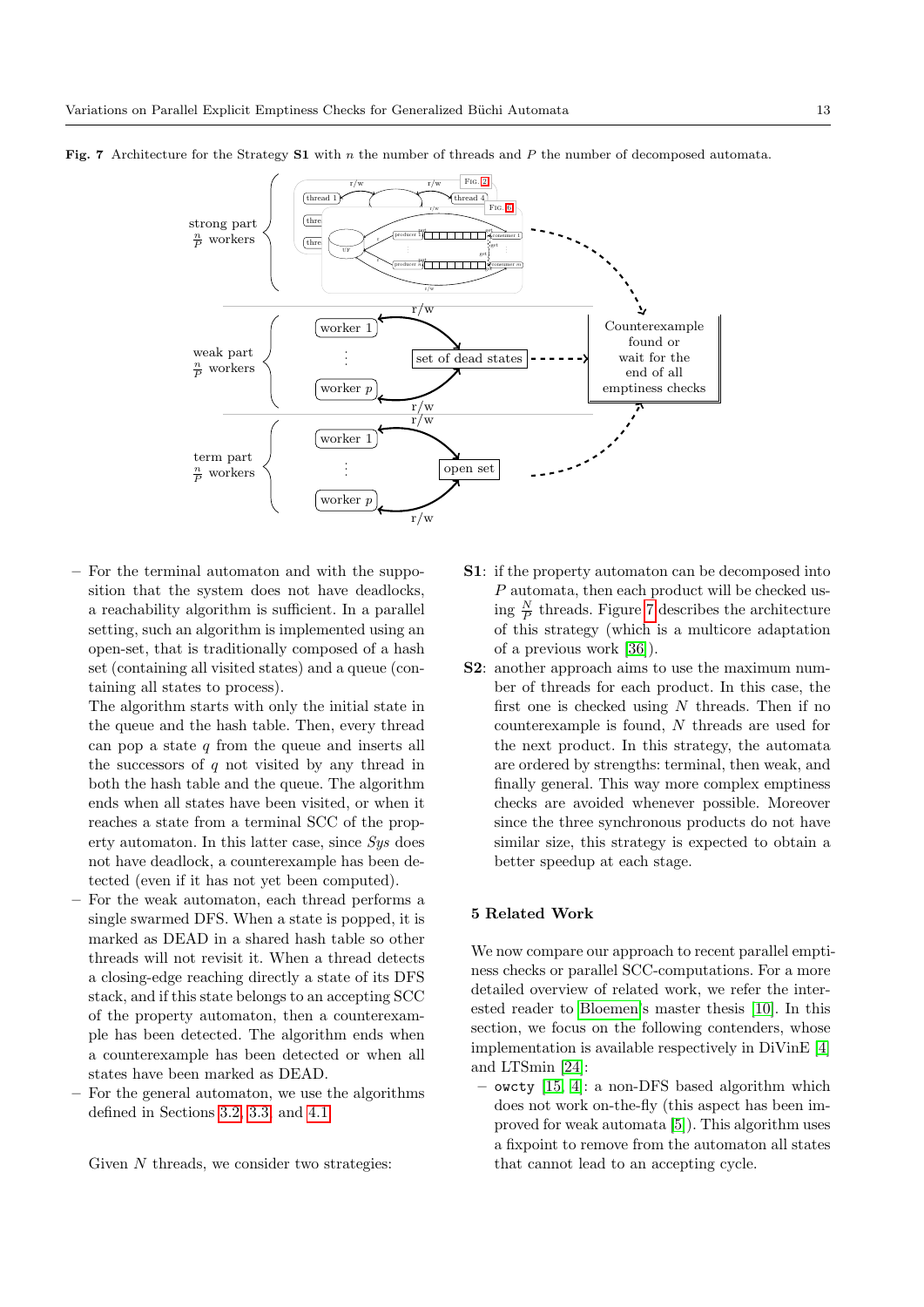<span id="page-13-1"></span>**Table 1** Comparison of parallel emptiness checks (or parallel SCC computation algorithms).  $|T|$  is the number of transitions of the automaton to explore, |Q| is the number of states, P is the number of thread used, and  $\alpha$  is the inverse Ackermann function (which is the "almost-constant" complexity of union-find operations [\[40\]](#page-20-8)).

| Algorithm  | Reference          | $On$ -the-fly | Complexity                           | Generalized | Lockless |
|------------|--------------------|---------------|--------------------------------------|-------------|----------|
| owcty      | [15, 4]            |               | $O( T ^2)$                           |             |          |
| cndfs      | $\left[ 21\right]$ |               | $O(P \times  T )$                    | ×           | $\times$ |
| Lowe       | [28]               |               | $O( T ^2)$                           |             |          |
| Bloemen    | [10, 11]           |               | $O(P \times  T  \times \alpha( Q ))$ |             |          |
| this paper | Sections 3-4       |               | $O(P \times  T  \times \alpha( Q ))$ |             |          |

– cndfs [\[21\]](#page-19-9): an NDFS based algorithm compatible with on-the-fly exploration. The main idea is to swarm a classical, sequential NDFS. The usual blue and red colors are shared between threads, however since the coloring is highly dependent on the traversal order, synchronizations are required to ensure the correctness of the shared information.

The following two algorithms have been recently published, but no implementation have been released yet. They both rely on locks, while our implementation can be made lock-free.

- [Lowe'](#page-20-6)s algorithm [\[28\]](#page-20-6): a swarmed variant of Tarjan where each state is visited by a unique thread. A state is backtracked only once all its successors have been visited (maybe by another thread), and a special data structure is used to resolve deadlocks between threads waiting for states to be visited by other threads.
- [Bloemen'](#page-19-10)s algorithm (UF-SCC) [\[11\]](#page-19-11): it uses a shared union-find to perform a DFS in terms of SCCs (not states), works on-the-fly and supports generalized acceptance. It is an extension of algorithms we presented previously [\[37\]](#page-20-7) (a preliminary version of this paper). Unlike our algorithms, UF-SCC tackles the problem of sharing LIVE states. For this purpose, the shared union-find is enriched by extra information: (1) the identities of threads currently visiting a given partial SCC, and (2) the set of states that have been fully visited for a partial SCC.

Table [1,](#page-13-1) derived from Bloemen [\[10\]](#page-19-10), summarizes the worst-case complexity of all these algorithms. Among SCC-based algorithms, ours are those with the better complexities. They appear to be the only ones that do not require locking scheme, but [Bloemen](#page-19-10) argues that his algorithm may also be implemented without lock [\[10\]](#page-19-10).

While cndfs has the best worst-case complexity of Table [1,](#page-13-1) it does not support generalized acceptance conditions: a degeneralization is required, which leads to a bigger synchronized product. It is still unknown if owcty or cndfs can efficiently be extended to generalized acceptance marks in parallel settings. Indeed, the sequential versions of these algorithms ex-ists for generalized Büchi acceptance marks [\[25,](#page-20-15) [41\]](#page-20-16), but their complexity depends on the number of acceptance marks.

Finally, if we compare our algorithm to the two other SCC computation algorithms [\[28,](#page-20-6) [10\]](#page-19-10), our technique is inappropriate when the automaton to explore consists in a unique, large, and non-accepting SCC. In that situation, the threads share useless information: the acceptance marks observed in the SCC may not help to discover a (non-existing) counterexample, and the SCC can only be marked as DEAD once it has been fully explored by one thread (the other threads are therefore superfluous, if not counterproductive).

## <span id="page-13-0"></span>6 Implementation and Benchmarks

After discussing worst-case complexities in the previous section, we now measure actual implementations.

Table [2](#page-14-0) presents the models we use in our benchmark. The models are a subset of the BEEM benchmark [\[32\]](#page-20-17), such that every type of model of the classi-fication of Pelánek [\[33\]](#page-20-18) is represented, and all synchronized products have a high number of states, transitions, and SCCs. Because there are too few LTL formulas supplied by BEEM, we opted to generate random formulas to verify on each model. We computed a total number of 3268 formulas that all require a general emptiness check.[4](#page-13-2)

Among the 3268 formulas, 1706 result in products with the model having an empty language (the emptiness check may terminate before exploring the full product). All formulas were selected so that the sequential NDFS emptiness check of Gaiser and Schwoon [\[22\]](#page-19-19) would take between 15 seconds and 30 minutes on an four Intel(R)  $Xeon(R)$  CPUX7460 $@$  2.66GHz with 128GB of RAM. This 24-core machine is also used for the following parallel experiments.

The sizes given in Table [2](#page-14-0) are averaged over all the selected formulas, for each model.

<span id="page-13-2"></span><sup>4</sup> For a description of our setup, including selected models, formulas, and detailed results, see [http://www.lrde.](http://www.lrde.epita.fr/~renault/benchs/STTT-2015/results.html) [epita.fr/~renault/benchs/STTT-2015/results.html](http://www.lrde.epita.fr/~renault/benchs/STTT-2015/results.html).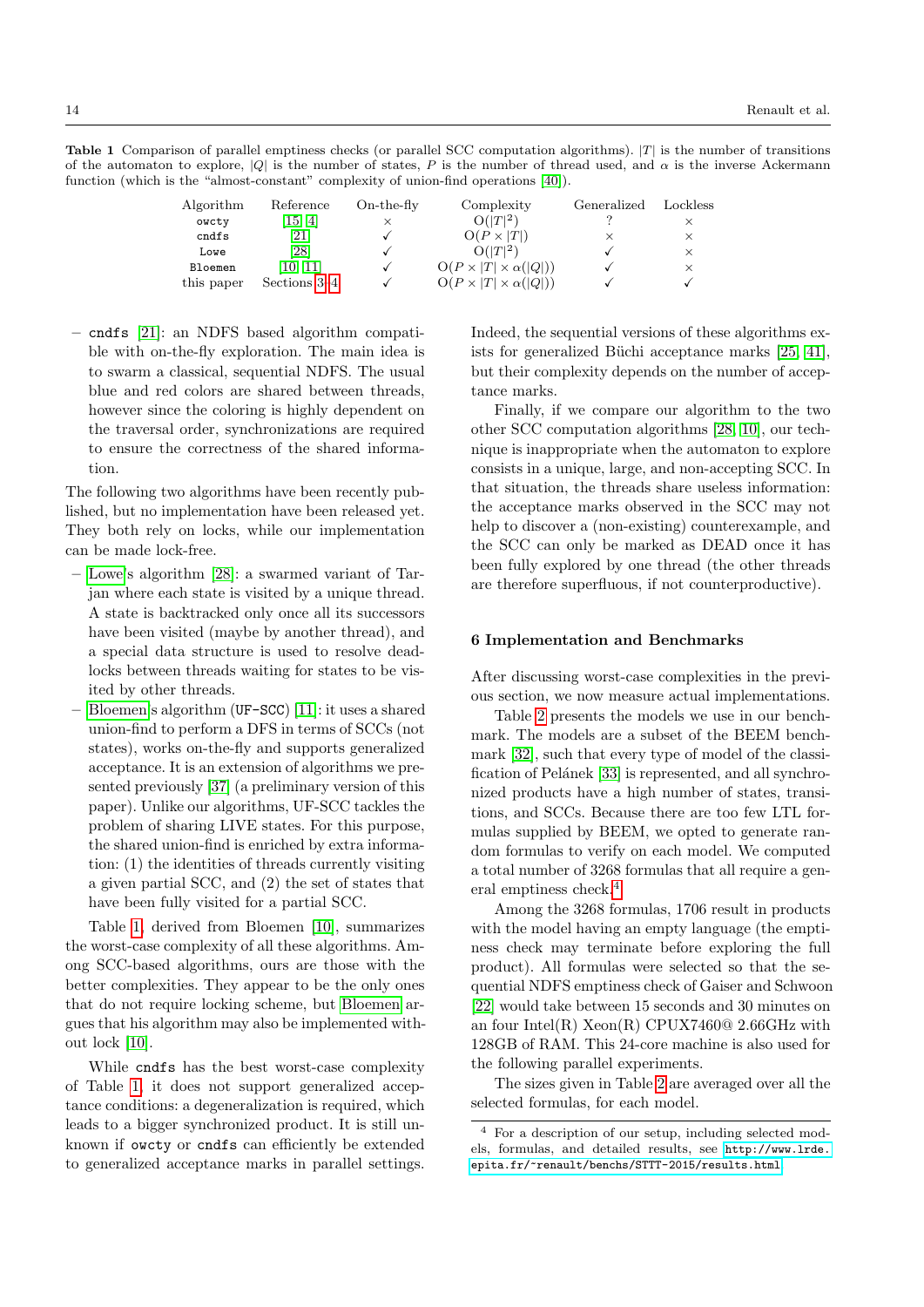<span id="page-14-0"></span>

|                    | Avg. States    |               | Avg. Trans.  |               | Avg. SCCs    |           |
|--------------------|----------------|---------------|--------------|---------------|--------------|-----------|
| Model              | $\checkmark$ ) | $\times$      | $\checkmark$ | $\times$      | $\checkmark$ | $\times$  |
| adding.4           | 5637711        | 7720939       | 10725851     | 14 341 202    | 5635309      | 7716385   |
| bridge.3           | 1702938        | 3 1 1 4 5 6 6 | 4740247      | 8615971       | 1701048      | 3 106 797 |
| $_{\text{brp.4}}$  | 15 630 523     | 38474669      | 33 580 776   | 94 561 556    | 4674238      | 16520165  |
| collision.4        | 30 384 332     | 101 596 324   | 82372580     | 349949837     | 347535       | 22677968  |
| cyclic-scheduler.3 | 724 400        | 1364512       | 6274289      | 12 368 800    | 453547       | 711794    |
| elevator.4         | 2371413        | 3270061       | 7001559      | 9817617       | 1327005      | 1502808   |
| $e$ levator $2.3$  | 10 339 003     | 13818813      | 79636749     | 120 821 886   | 2926881      | 6413279   |
| ext.3              | 3664436        | 8617173       | 11995418     | 29 408 340    | 3659550      | 8609674   |
| leader-election.3  | 546 145        | 762684        | 3200607      | 4 0 3 3 3 6 2 | 546145       | 762684    |
| production-cell.3  | 2 169 112      | 3908715       | 7303450      | 13470569      | 1236881      | 1925909   |

**Table 2** Statistics about synchronized products having an empty language  $(\checkmark)$  and non-empty one  $(\checkmark)$ .

All the approaches mentioned in Sections [3](#page-1-1) and [4](#page-9-0) have been implemented in Spot [\[19\]](#page-19-20). The union-find structure is lock-free and uses two common optimizations: "Immediate Parent Check", and "Path Compression" [\[31\]](#page-20-9).

The seed used to choose a successor randomly depends on the thread identifier tid passed to EC. Thus our strategies have the same exploration order when executed sequentially; when the strategies are run in parallel, this order may be altered by information shared by other threads.

#### <span id="page-14-3"></span>6.1 Comparison with state-of-the-art algorithms

Figure [8](#page-15-0) presents the comparison of our prototype implementation in Spot against the cndfs algorithm implemented in LTSmin [\[24\]](#page-20-14) and the owcty algorithm implemented in DiVinE 2.4 [\[4\]](#page-19-18). We selected owcty because it is reported to be the most efficient parallel emptiness check based on a non-DFS exploration, while cndfs is reported to be the most efficient based on a DFS [\[21\]](#page-19-9). Unfortunately, we were not able to compare our approach with the recent works of Lowe [\[28\]](#page-20-6) and Bloemen et al. [\[10,](#page-19-10) [11\]](#page-19-11) since no implementation have been released.

The state-spaces used in this benchmark are derived from DiVinE 2.4 in three different ways. owcty is the default algorithm for DiVinE, and uses DiVinE's own successor computation function. For the algorithms presented in this paper, and implemented in Spot, we use a version of DiVinE 2.4 patched by the LTSmin team<sup>[5](#page-14-1)</sup> to compile the successor function of the system, and the product with the property automaton is performed on-the-fly. LTSmin's cndfs can be configured to use the very same successor function, however doing so exhibits several cases where the result of LTSmin disagrees with both Spot and DiVinE: this is apparently a bug in the on-the-fly product. To work

around this issue, we precompiled the entire product for cndfs, as suggested by the LTSmin team.

From our original benchmark, we excluded 11 cases where owcty failed to answer within one hour, and 784 cases where LTSmin failed to precompile a product within one hour. The remaining 2475 cases are successfully (and consistently) solved by all algorithms within the one hour limit.

DiVinE and LTSmin implement all sorts of optimizations (like state compression, caching of successors, dedicated memory allocator...) while our implementation in Spot is still at a prototype stage. So in absolute time, the sequential version of cndfs is around 3 time faster. Since the implementations are different, we compare the average speedup of the parallel version of each algorithm against its sequential version.[6](#page-14-2) The actual time can be found in the detailed  $results<sup>4</sup>.$  $results<sup>4</sup>.$  $results<sup>4</sup>.$ 

The left-hand side of Figure [8](#page-15-0) shows those speedups, averaged for each model, for verified formulas (where the entire product has to be explored).

First, it appears that the Tarjan strategy's speedup is always lower than those of Dijkstra or Mixed for empty products. These low speedups can be explained by contention on the shared union-find data structure during unite operations. In an SCC of  $n$  states and  $m$ edges, a thread applying the Tarjan strategy performs  $m$  unite calls while applying Dijkstra one needs only  $n-1$  unite invocations before they both mark the whole SCC as DEAD with a unique unite call.

Second, for all strategies we can distinguish two groups of models. For adding.4, bridge.3, exit.3, and leader-election.3, the speedups are quasi-linear. How-

<span id="page-14-1"></span><sup>5</sup> <http://fmt.cs.utwente.nl/tools/ltsmin/#divine>

<span id="page-14-2"></span> $6$  For owcty and our algorithms, the run time include the cost of generating the state-space, and of making the product with the property automaton; while cndfs is exploring a precomputed product. Although this sounds advantageous to cndfs in term of absolute execution time, it may actually not be the case when measuring the scalability of parallel algorithms: it is easier to obtain a good speedup if the cost of exploring the product automaton is high.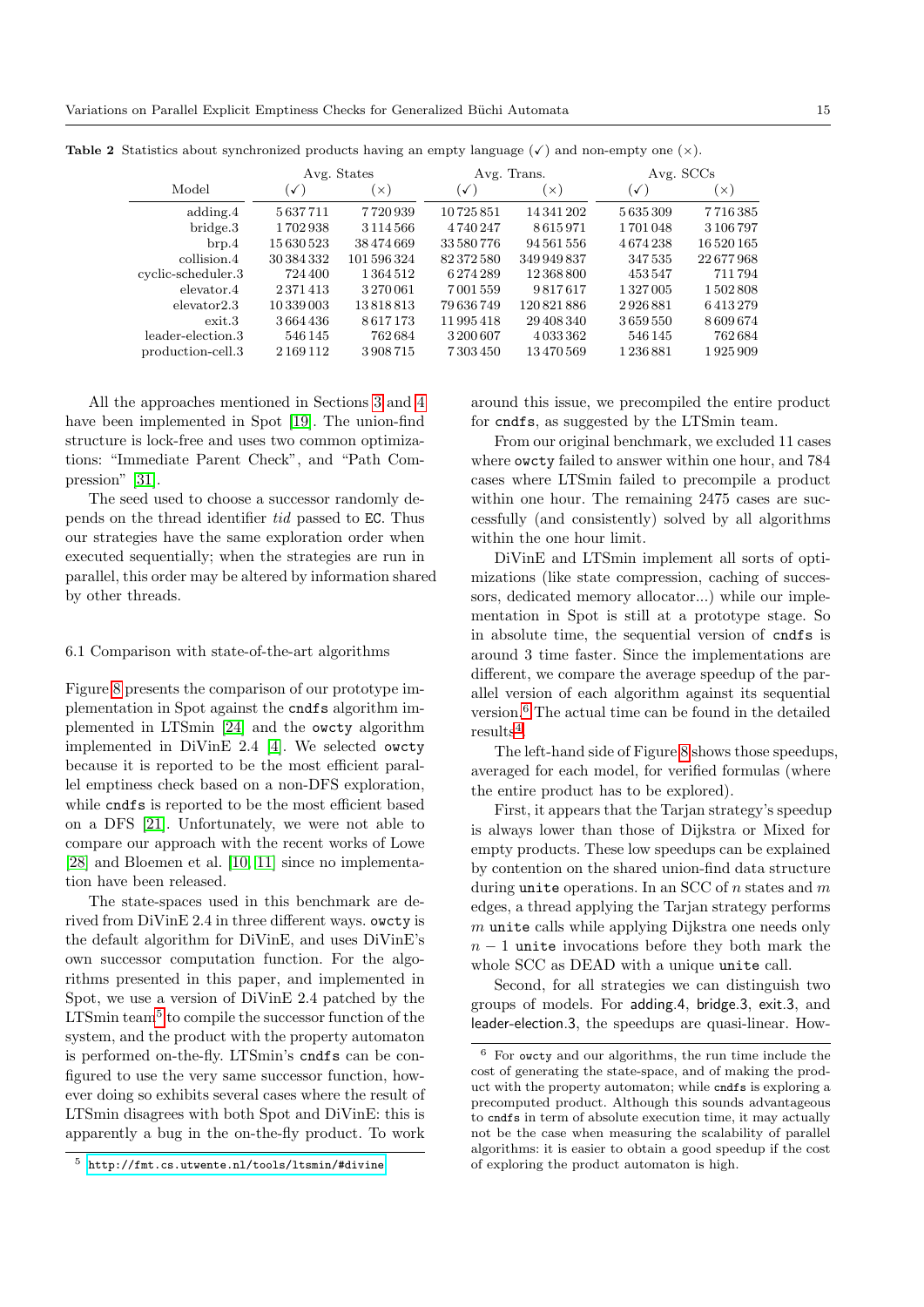

<span id="page-15-0"></span>Fig. 8 Speedup of emptiness checks over the benchmark. The dashed line is the identity function, to compare our practical speedups to an imaginary algorithm whose speedup would be actual to the number of threads used.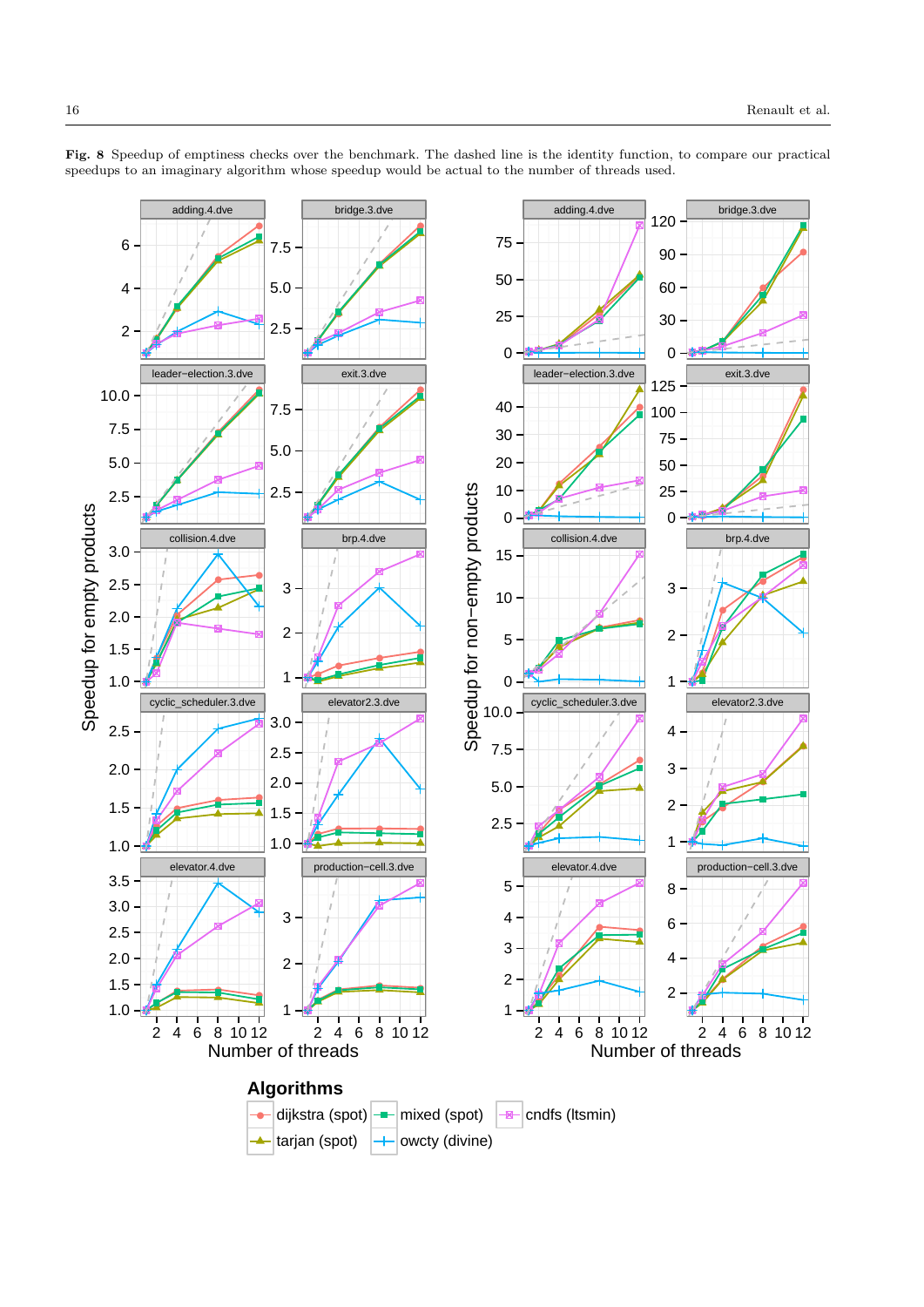<span id="page-16-0"></span>Table 3 Run times for single-threaded emptiness checks in seconds, and run times of their 12-thread version as a percentage of the single-threaded configuration. All 2475 formulas (violated and verified) were used. Note that the runtime of cndfs does not include the cost of generating the state-space<sup>[6](#page-0-0)</sup>.

|                   | dijkstra          |         | owcty  |               | cndfs         |               |
|-------------------|-------------------|---------|--------|---------------|---------------|---------------|
| threads           | 1                 | 12      | 1      | 12            | 1             | 12            |
| adding.4          | 22 225s           | $8.6\%$ | 18841s | 47.9%         | 12536s 24.4%  |               |
| bridge.3          | 11446s            | $6.4\%$ | 7.352s | 58.6%         |               | $4753s$ 16.6% |
| $_{\text{brp.4}}$ | 18 179s 49.2%     |         | 15425s | 48.1%         |               | 3711s 27.6%   |
| collision.4       | 21 026s 24.6\%    |         | 5203s  | 54.7%         |               | 3773s 40.2\%  |
| cy_sched          | 10831s 40.5%      |         | 17574s | 62.6%         | 3146s 28.9%   |               |
| elevator.4        | 25 501s 54.3%     |         | 32954s | 53.4%         | 10 124s 27.1% |               |
| elevator2.3       | 26 725s 55.7%     |         | 19032s | 93.6%         | 4786s 28.5%   |               |
| ext.3             | 17557s            | $6.8\%$ | 6.346s | 52.4%         |               | 5325s 15.7%   |
| lead-el           | 2031 <sub>s</sub> | $7.6\%$ |        | 1999s 132.4\% |               | 549s 17.3%    |
| prod-cel          | 21 249s           | 44.9%   | 37831s | 52.9%         |               | 8939s 20.4\%  |

ever for the other six models, the speedups are much more modest: it seems that adding new threads quickly yield no benefits. A look to absolute time (for the first group) shows that the Dijkstra strategy is 25% faster than cndfs using 12 threads where it was two time slower with only one thread.

A more detailed analysis reveals that products of the first group have many small SCC (organized in a tree shape) while products of the second group have a few big SCC. These big SCC have more closing edges: the union-find data structure is stressed at every unite. This confirms what we observed for the Tarjan strategy about the impact of unite operations.

The right-hand side of Figure [8](#page-15-0) shows speedups for violated formulas. In these cases, the speedup can exceed the number of threads since the different threads explore the product in different orders, thus increasing the probability to report an accepting cycle earlier. The three different strategies have similar speedup for all models, however their profiles differ from cndfs on some models: they have better speedups on bridge.3, exit.3, and leader-election.3, but are worse on collision.4, elevator.4 and production-cell.3. The Mixed strategy exhibits speedups between those of Tarjan and Dijkstra strategies. Table [3](#page-16-0) provides absolute run times for 1 thread, and the relative run times for 12 threads.

## 6.2 Impact of the variations

This section evaluates performances of the asynchronous emptiness check presented in Section [4.1](#page-9-2) using our benchmark. We opted to implement the asynchronous variant for Dijsktra algorithm, and therefore, we compare it against the Dijkstra strategy of Section [3.3.](#page-6-3) The choice of Dijkstra over Tarjan is motivated by the better results obtained by the former strategy in Section [6.1.](#page-14-3) Moreover, basing the asynchronous check on Dijkstra allows it to stop earlier (as discussed in Section [4.1\)](#page-9-2).

Figure [9](#page-17-0) evaluates this approach with a varying number of consumer. The curves labeled by " $x$  consumers" plot the a speedup of the asynchronous Dijkstra approach over the sequential Dijkstra strategy obtained using n threads (x consumers and  $n-x$  producers). The curve labeled by "Dijkstra" plots the speedup of the parallel Dijkstra strategy for reference.

The asynchronous approach appears clearly inferior. We believe these poor results are due to more than just the overhead of handling the queues. The separation of producers and consumers can have two different consequences depending on whether the queues are mostly empty (too many consumers) or mostly full (too many producers). If there are too many consumers, most of them sit idle, waiting to empty the queue as soon as some information is produced: these idle consumers therefore lower the overall speedup. If on the other hand, there are too many producers, the delay between the time an information is produced and an information is consumed (i.e., stored in the union-find) causes more threads to produce information already present in some queue: this, in turn, yields even greater delays and overhead.

Even if our implementation of this approach is unsuccessful, it shows that the union-find data structure can be adapted to different types of architectures. We believe it might inspire the development of more successful variants.

Figures [10](#page-17-1) and [11](#page-18-0) evaluate the decomposition approach of Section [4.2.](#page-11-1) Among the 3268 formulas in our benchmark, 2406 generate automata with multiple SCC strengths (997 where the language of the product is empty, and 1409 where the language is non-empty). For these figures the experiments are restricted to these particular formulas.

Figure [10](#page-17-1) shows the impact of the decomposition approaches on the speedup of parallel emptiness checks. There, we only use the 1822 formulas that all tools were able to compute. Strategies S1 and S2 outperform the speedup of Dijsktra and are competitive to cndfs.

For the variation S1, we observe a real improvement for both verified and violated formulas. On empty products, variation S1 is on average 33% faster than the Dijkstra strategy, while variation S2 is 23% faster. The superiority of S1 and S2 can be attributed to several factors.

Firstly, two thirds of the threads use specialized emptiness checks to explore weak and terminal auto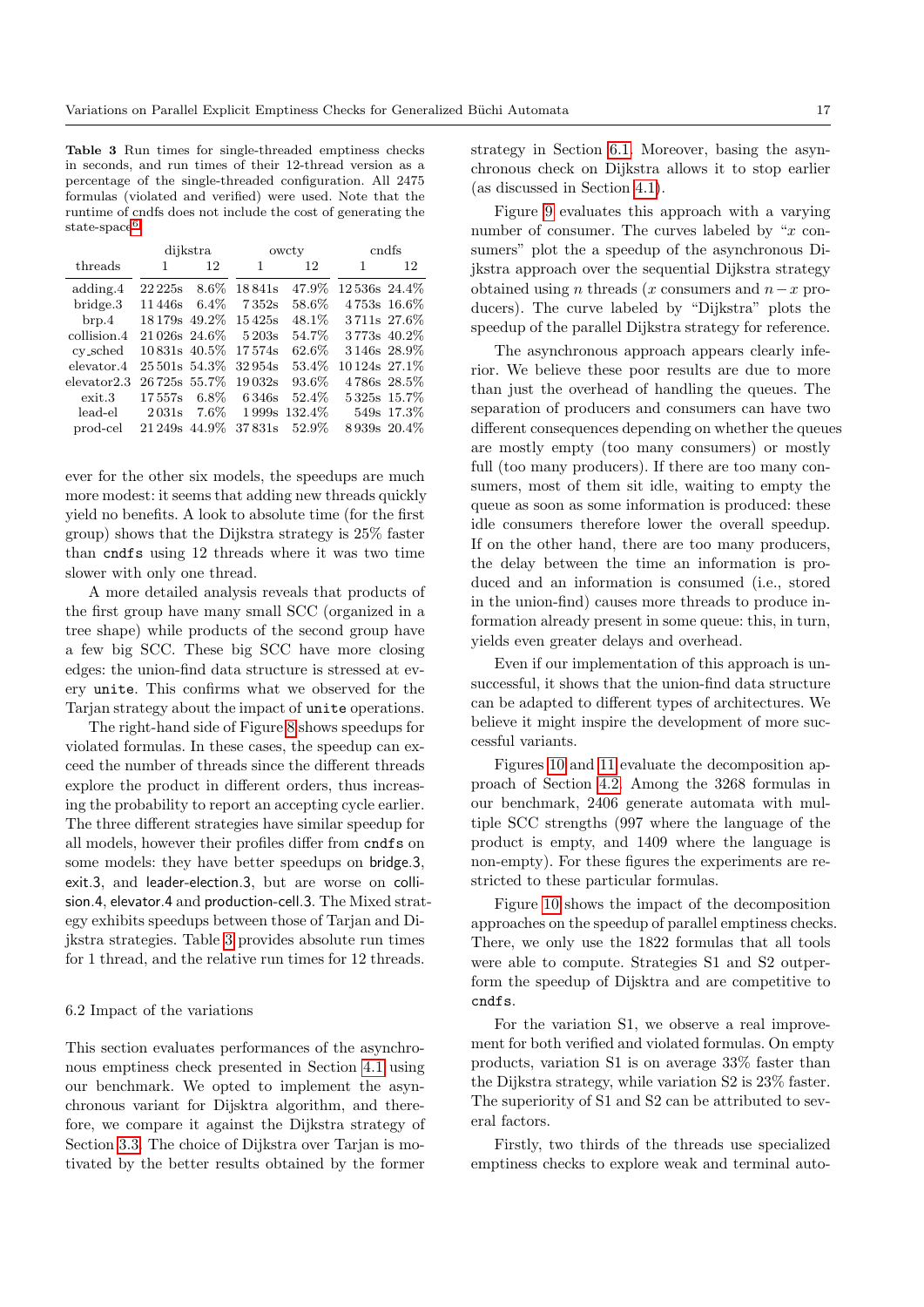<span id="page-17-0"></span>Fig. 9 Impact of the number of consumers on the speedup of the asynchronous Dijkstra compared to the Dijkstra strategy with one thread.



<span id="page-17-1"></span>Fig. 10 Comparison of the decomposition approaches with state-of-the-art algorithms. The speedups of S1 and S2 are relative to the sequential version of Dijkstra, while the speedups of other tools are obtained by comparison to their corresponding versions with one thread.



mata. These checks are more efficient than emptiness checks that can handle the general case.

Secondly, each decomposed automaton is on the average half as big as the original one [\[36,](#page-20-10) Table 1], reducing both the time and memory usage of each thread.

Finally, in the case of strategy S1, the decomposition of the automaton constrains different groups of threads to explore different parts of the product. This can be seen as an improvement of the swarming, favoring a more uniform distribution of the paths covered by the different threads.

The scatter plot of Figure [11,](#page-18-0) compares S1 runtime against S2 over the 2406 formulas that generate au-

tomata with multiple SCC strengths (for 12 threads). It shows that neither S1 nor S2 provide globally better results, even if the speedup of S1 is better on the overall benchmark. A more detailed analysis would be necessary to understand the favorable cases for each strategy.

## 6.3 Implementation details

Besides the different algorithms and strategies that can be implemented, we have found two implementation choices having an important influence on the performance: the memory allocator, and the locking scheme used by the union-find.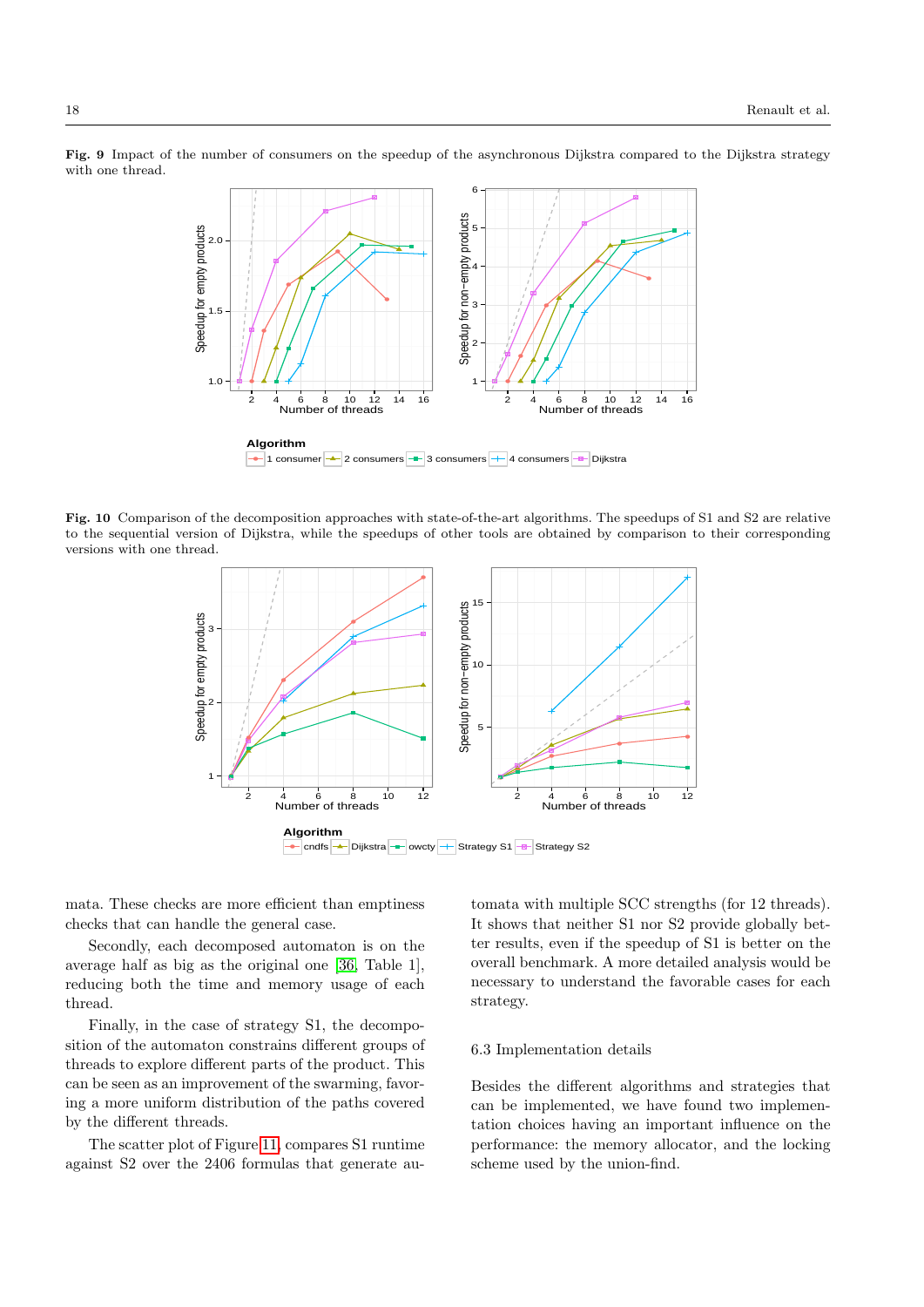Results shown in previous sections all use the native memory allocator (from the GNU Libc), and a lock-free implementation of the union-find. Table [4](#page-18-1) evaluates the impact of two other options.

Firstly, when replacing the memory allocator by HOARD [\[8\]](#page-19-21), an open source, multi-platform, and efficient memory allocator designed for multi-threaded programs, we observe an overall gain of 36% (up to 40% for some models like elevator2.3). Part of our observed gain is probably due to the fact that HOARD deals better with parallel allocations: in our implementation they are numerous because each thread allocate its own copy of each live state.

Secondly, while our union-find uses a lock-free implementation, Berman [\[9,](#page-19-14) Fig. 4.6] suggested that a fine grain locking scheme may remain efficient. Our results of using such a union-find are also reported Table [4.](#page-18-1) In our experiments, the union-find with finegrain locking scheme performs slightly better than its lock-free implementation. Also, the implementation with fine-grain locking is much simpler and makes optimizations such as link-by-rank easier to implement.

In Figure [12,](#page-18-2) we evaluate these different setups in a setting very close to that of Bloemen [\[10,](#page-19-10) Fig. 6.9], where the Dijkstra strategy is used with different unionfind implementations. The model at.4 consists in a large, unique SCC, and the property automaton has been chosen so that the emptiness check will explore the entire model. In this scenario, the Dijkstra strategy can only terminate once one thread has fully explored the SCC, so the ideal run time should be independent on the number of threads. The cost of additional threads exhibited by Figure [12](#page-18-2) is therefore caused by contention on the shared union-find, and on the memory allocation. In this example, the improvement achieved by using hoard is amplified when the fine-grain locking scheme is used. The link-by-rank optimization, although easier to implement, has little influence.

Note that these results about the locking scheme of the union-find differ from those of Bloemen [\[10,](#page-19-10) Fig. 6.9], where the lock-free implementation does not exhibit such an overhead, but the strategy with locks does have some overhead. A more detailed investigation would be necessary to explain these differences.

## 7 Conclusion

We have presented some new parallel emptiness checks based on an SCC enumeration. Our approach departs from state-of-the-art emptiness checks since it is neither BFS-based nor NDFS-based. Instead it parallelizes SCC-based emptiness checks that are built over



<span id="page-18-0"></span>

<span id="page-18-1"></span>Table 4 Evaluation of implementation choices. The values give the total running time (in seconds) taken by the Dijkstra strategy for 12 threads, to process the 1706 verified formulas. (FG=Fine-grain)

| Model          | Dijkstra<br>$(\sec)$ | $+FG$  | $+$ hoard | $+$ hoard<br>$+FG$ |
|----------------|----------------------|--------|-----------|--------------------|
| adding.4       | 5 1 0 1              | $-7\%$ | $-31\%$   | $-29\%$            |
| bridge.3       | 187                  | $-2\%$ | $-22\%$   | $-29%$             |
| $_{\rm brp.4}$ | 6697                 | $+1\%$ | $-35%$    | $-29%$             |
| collision.4    | 2719                 | $-15%$ | $-36\%$   | $-28%$             |
| $cy\_sched.3$  | 3996                 | $-4\%$ | $-38\%$   | $-34%$             |
| elevator.4     | 9040                 | $-4\%$ | $-33\%$   | $-32\%$            |
| elevator2.3    | 9637                 | $-2\%$ | $-40\%$   | $-33\%$            |
| ext.3          | 1 1 4 2              | $-3\%$ | $-24\%$   | $-31\%$            |
| leader-el.3    | 929                  | $-2\%$ | $-38\%$   | $-37%$             |
| prod-cell.3    | 4664                 | $-7\%$ | $-42\%$   | $-40\%$            |
| Total          | 44 1 1 7             | $-4\%$ | -36%      | $-32\%$            |

<span id="page-18-2"></span>Fig. 12 Evaluation of various union-find implementations on the execution time of the Dijkstra strategy for the emptiness check of at.4.

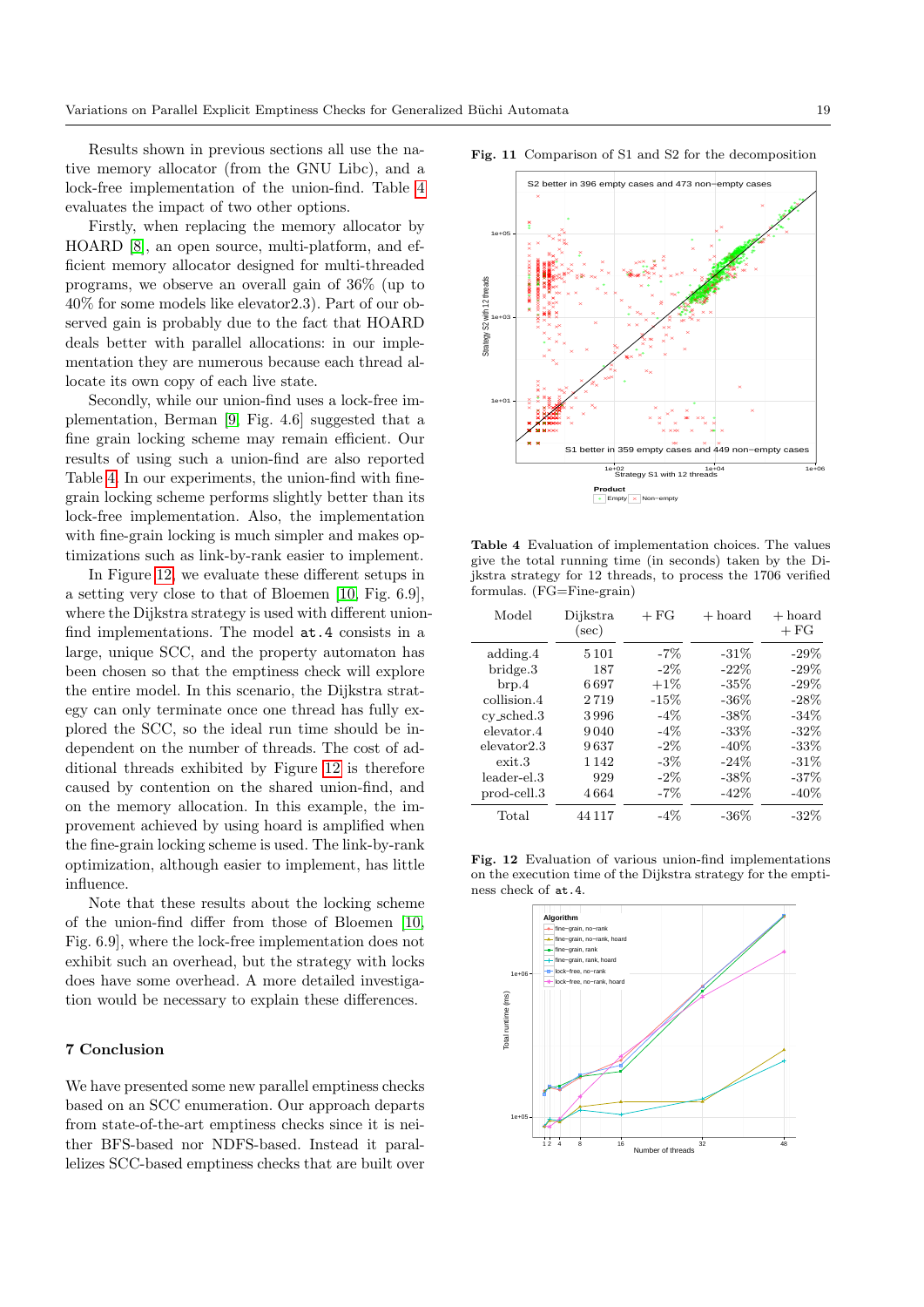a single DFS. Our approach supports generalized Büchi acceptance, and requires no synchronization points nor repair procedures. We therefore answer positively to the question raised by Evangelista et al. [\[21\]](#page-19-9): "Is the design of a scalable linear-time algorithm without repair procedures or synchronization points feasible?".

The core of our algorithms relies on a union-find data structure (possibly lock-free) to share structural information between multiple threads. The use of a union-find seems adapted to this problem, and yet it had never been used for parallel emptiness checks until the publication of the previous version of this paper at TACAS'15 [\[37\]](#page-20-7). Since then, Bloemen [\[10\]](#page-19-10) explored a variation of these algorithms.

As suggested in our previous work [\[37\]](#page-20-7), we have now investigated two variations. In the first one, we isolated threads writing in the union-find with the hope that it would reduce the contention on the shared union-find data structure. While our implementation was not successful, it shows that the versatile unionfind can be easily adapted into various different architectures: this might inspire future variations using for instance job stealing or in a distributed setup. The second variant mixes these new parallel emptiness checks with the decomposition of property automaton according to its SCC strengths as suggested in a previous paper [\[36\]](#page-20-10). This decomposition can be seen as an improvement of the swarming technique: the decomposition favors a more uniform distribution of the paths covered by the different threads. This decomposition technique could easily be applied to other emptiness checks. Experiments showed a significant increase of performances.

In some future work, we would like to investigate more variations of our algorithms. For instance could the information shared in the union-find be used to better direct the DFS performed by the Dijkstra or Tarjan strategies and helps to balance the exploration of the automaton by the various threads? We would also like to implement Gabow's algorithm that we presented in a sequential context [\[35\]](#page-20-1) in this same parallel setup.

#### References

- <span id="page-19-12"></span>1. R. J. Anderson and H. Woll. Wait-free parallel algorithms for the union-find problem. In STC'94, pp. 370– 380, 1994.
- <span id="page-19-2"></span>2. J. Barnat, L. Brim, and J. Chaloupka. Parallel breadthfirst search LTL model-checking. In ASE'03, pp. 106– 115. IEEE Computer Society, 2003.
- <span id="page-19-5"></span>3. J. Barnat, L. Brim, and J. Chaloupka. From distributed memory cycle detection to parallel LTL model checking. In FMICS'05, vol. 133 of ENTCS, pp. 21–39, 2005.
- <span id="page-19-18"></span>4. J. Barnat, L. Brim, and P. Ročkai. DiVinE Multi-Core — A Parallel LTL Model-Checker. In ATVA'08, vol. 5311 of LNCS, pp. 234–239. Springer, 2008.
- <span id="page-19-6"></span>5. J. Barnat, L. Brim, and P. Ročkai. A time-optimal onthe-fly parallel algorithm for model checking of weak LTL properties. In ICFEM'09, vol. 5885 of LNCS, pp. 407–425, 2009. Springer.
- <span id="page-19-7"></span>6. J. Barnat, L. Brim, and P. Ročkai. Scalable shared memory LTL model checking. International Journal on Software Tools for Technology Transfer, 12(2):139–153, 2010.
- <span id="page-19-17"></span>7. M. Benedikt, R. Lenhardt, and J. Worrell. LTL model checking of interval markov chains. In TACAS'13, vol. 7795 of LNCS, pp. 32–46. Springer, 2013.
- <span id="page-19-21"></span>8. E. D. Berger, K. S. McKinley, R. D. Blumofe, and P. R. Wilson. Hoard: A scalable memory allocator for multithreaded applications. Journal of the ACM, pp. 117– 128, Nov. 2000.
- <span id="page-19-14"></span>9. I. Berman. Multicore Programming in the Face of Metamorphosis: Union-Find as an Example. Master's thesis, Tel-Aviv University, School of Computer Science, 2010.
- <span id="page-19-10"></span>10. V. Bloemen. On-the-fly parallel decomposition of strongly connected components. Master's thesis, University of Twente, June 2015.
- <span id="page-19-11"></span>11. V. Bloemen, A. Laarman, and J. van de Pol. Multi-core On-the-fly SCC Decomposition. In PPoPP'16. ACM, 2016.
- <span id="page-19-1"></span>12. L. Brim, I. Černá, P. Krcal, and R. Pelánek. Distributed LTL model checking based on negative cycle detection. In FSTTCS'01, pp. 96–107. Springer, 2001.
- <span id="page-19-4"></span>13. L. Brim, I. Černá, P. Moravec, and J. Šimša. Accepting predecessors are better than back edges in distributed LTL model-checking. In FMCAD'04, vol. 3312 of LNCS, pp. 352–366. Springer, November 2004.
- <span id="page-19-16"></span>14. I. Černá and R. Pelánek. Relating hierarchy of temporal properties to model checking. In MFCS'03, vol. 2747 of LNCS, pp. 318–327, Aug. 2003. Springer.
- <span id="page-19-3"></span>15. I. Černá and R. Pelánek. Distributed explicit fair cycle detection (set based approach). In SPIN'03, vol. 2648 of LNCS, pp. 49–73. Springer, May 2003.
- <span id="page-19-15"></span>16. C. Courcoubetis, M. Y. Vardi, P. Wolper, and M. Yannakakis. Memory-efficient algorithm for the verification of temporal properties. In CAV'90, vol. 531 of LNCS, pp. 233–242. Springer, 1991.
- <span id="page-19-0"></span>17. J.-M. Couvreur, A. Duret-Lutz, and D. Poitrenaud. On-the-fly emptiness checks for generalized Büchi automata. In SPIN'05, vol. 3639 of LNCS, pp. 143–158. Springer, Aug. 2005.
- <span id="page-19-13"></span>18. E. W. Dijkstra. EWD 376: Finding the maximum strong components in a directed graph. [http://www.cs.](http://www.cs.utexas.edu/users/EWD/ewd03xx/EWD376.PDF) [utexas.edu/users/EWD/ewd03xx/EWD376.PDF](http://www.cs.utexas.edu/users/EWD/ewd03xx/EWD376.PDF), May 1973.
- <span id="page-19-20"></span>19. A. Duret-Lutz and D. Poitrenaud. SPOT: an Extensible Model Checking Library using Transition-based Generalized Büchi Automata. In MASCOTS'04, pp. 76–83, Oct. 2004. IEEE Computer Society Press.
- <span id="page-19-8"></span>20. S. Evangelista, L. Petrucci, and S. Youcef. Parallel nested depth-first searches for LTL model checking. In ATVA'11, vol. 6996 of LNCS, pp. 381–396. Springer, 2011.
- <span id="page-19-9"></span>21. S. Evangelista, A. Laarman, L. Petrucci, and J. van de Pol. Improved multi-core nested depth-first search. In ATVA'12, vol. 7561 of LNCS, pp. 269–283. Springer, 2012.
- <span id="page-19-19"></span>22. A. Gaiser and S. Schwoon. Comparison of algorithms for checking emptiness on Büchi automata. In MEMICS'09, vol. 13 of OASICS. Schloss Dagstuhl,